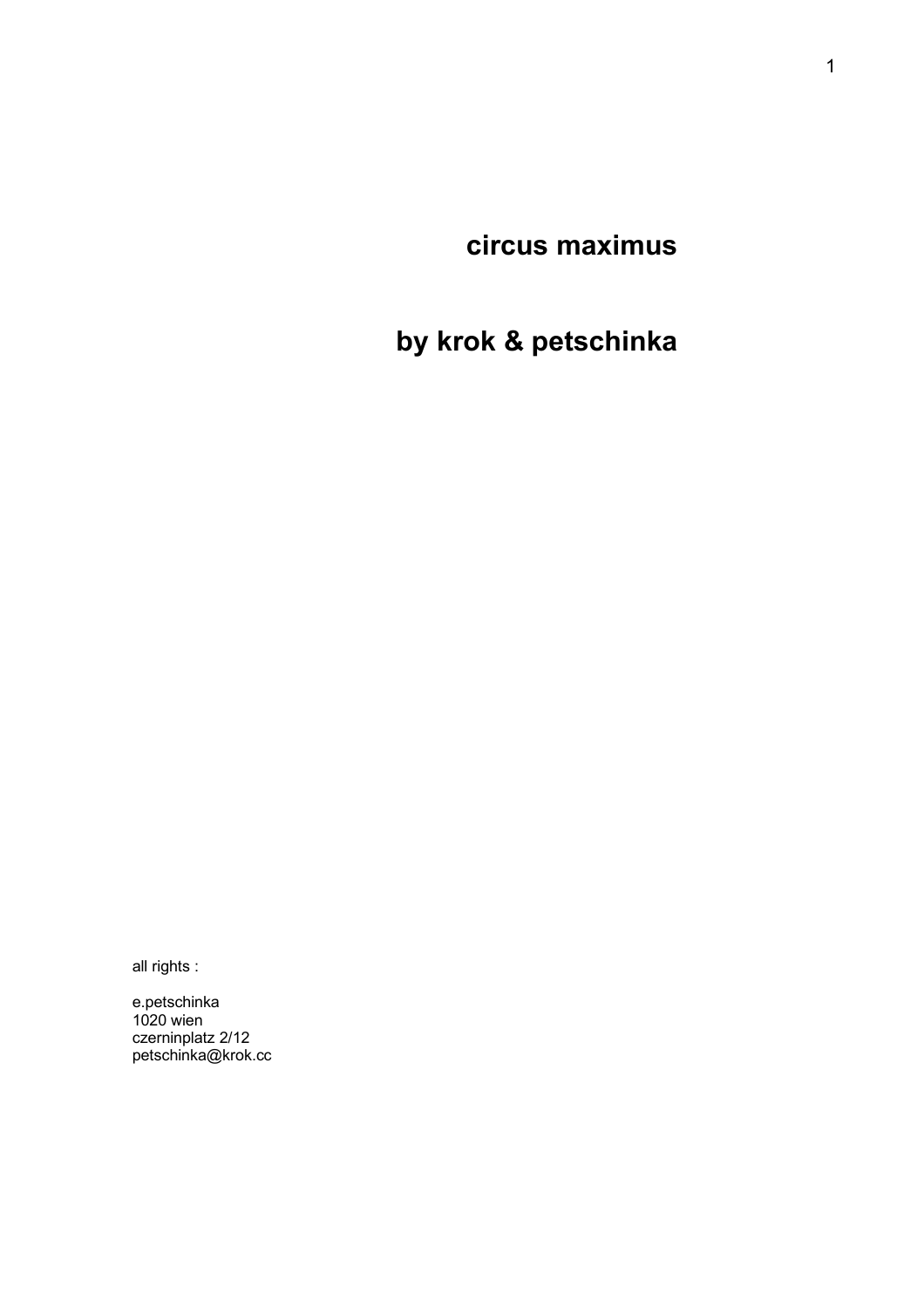**characters :**

the directors of circus maximus : **RIENZO & LUCULLUS**

the great critic : **ALPHA & OMEGA**

head of the megaphone-anarchist-troupe : **STASSIO**

anarchists with megaphones: **megaphone**

spokeswoman for an investment consortium: **VITTORIA**

**LYNNDIE ENGLAND** court martialled :

(reminder: lynndie england can be seen in the abu ghraib prison photos holding an iraqi prisoner like a lapdog on a leash)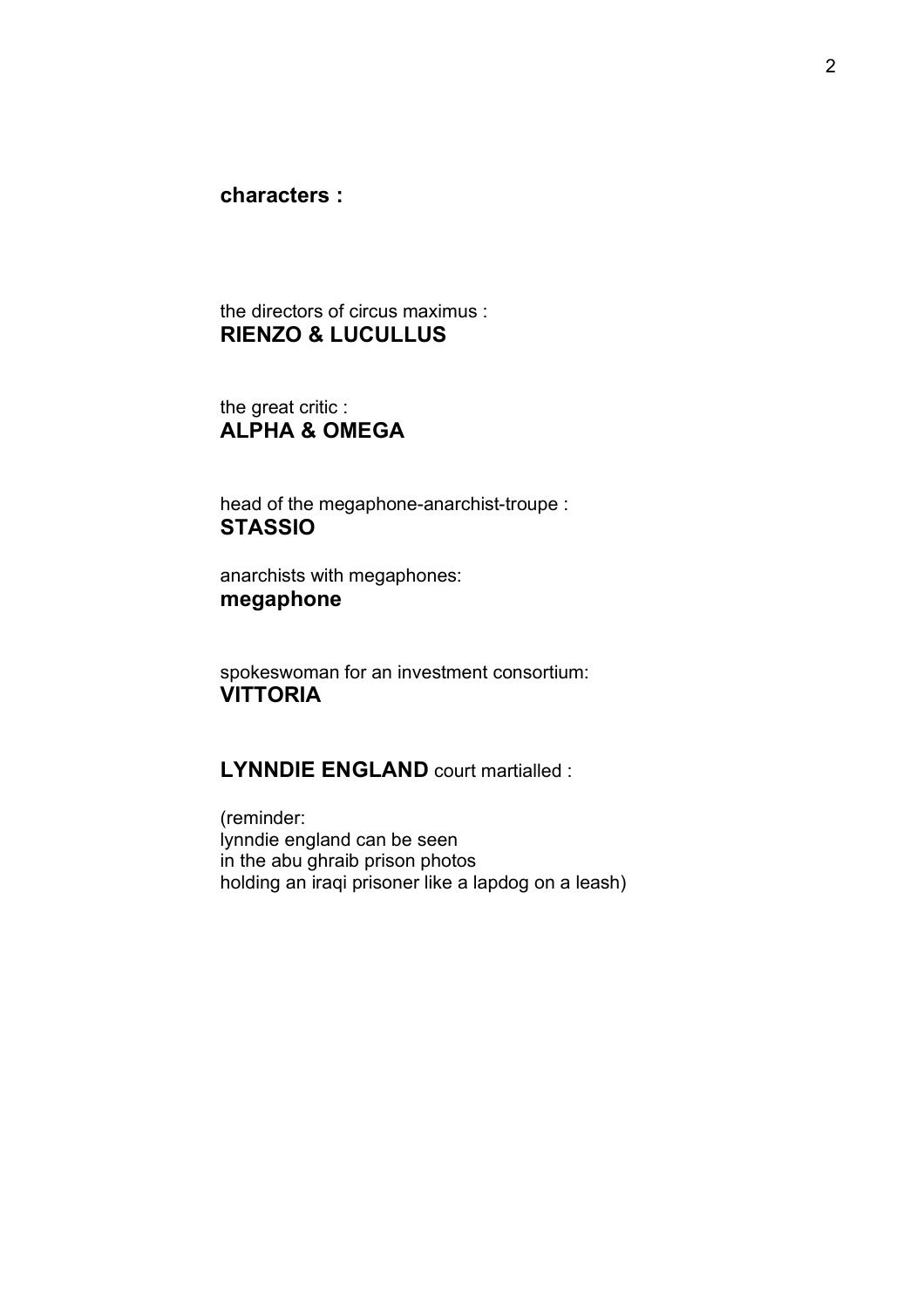## **1**

### **megaphone**

I see fire. A firestorm. Vibrating air. I see caterpillars. An armada of huge caterpillars converging on Rome.

> RIENZO Yeah, great. And now slit his throat.

### **megaphone**

The Circus Maximus has lost its mission.

**LUCULLUS** And then come to me in the loge!

### **megaphone**

We have to start from ZERO.

### **megaphone**

Today the theatre finds itself in a completely apolitical society.

#### **megaphone**

Helplessness, loss of direction.

### RIENZO

There´s an american woman who wants to exhibit her bed in our arena surrounded by empty bottles, dirty panties ... "covered with a ... stained ...sheet" !! Oh man...

### LUCULLUS

It´s ok as long as she invites the audience to come and lie in it with her!

#### RIENZO

We can put the balkan woman next to her, who wants to scrub a pile of bones.

### **megaphone**

We have to start from ZERO.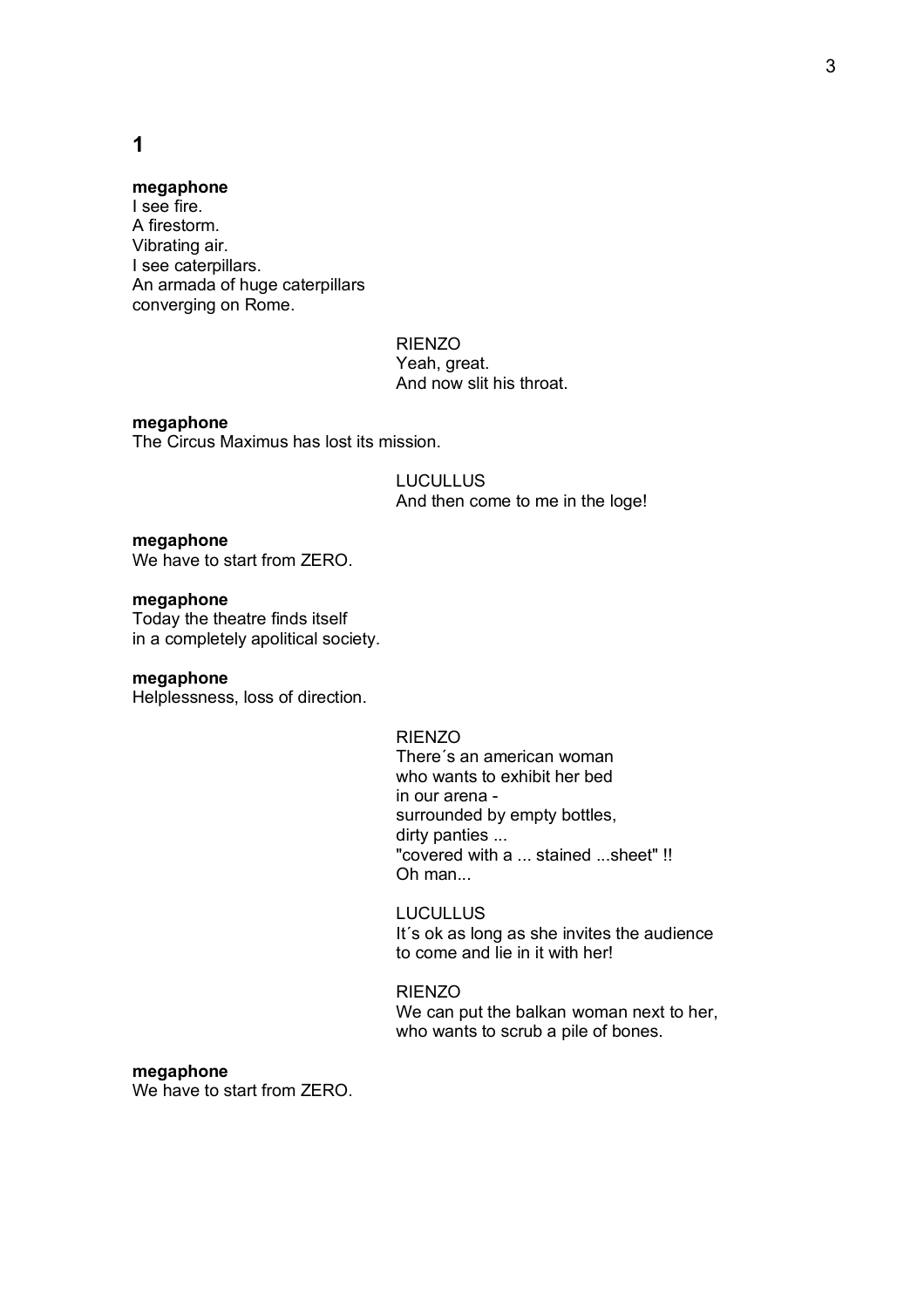#### RIENZO

We can also show a poor man who out of NOWHERE becomes an upstart, whom a senator drags into his house, to give him ...

#### **megaphone**

How do we want to live?

RIENZO ... as the dictator of his conscience -

#### **megaphone**

We have to start from ZERO.

RIENZO ... moral- and disciplinary- and religious supervision concerning kith and kin & above all about himself. Who signs over his fortune to him. Who promises him his daughter's hand in marriage.

**LUCULLUS** A posse - nowadays?

RIENZO Yes, until the upstart assaults the Lord´s wife!

> ALPHA & OMEGA And fucks her on the grand piano in the salon and sprays his ... driedDONKEYmilk onto her pearl-embroidered, freshly ripped in front transparent negligeé.

LUCULLUS And that busts the senator´s balls?

RIENZI And it´s too late.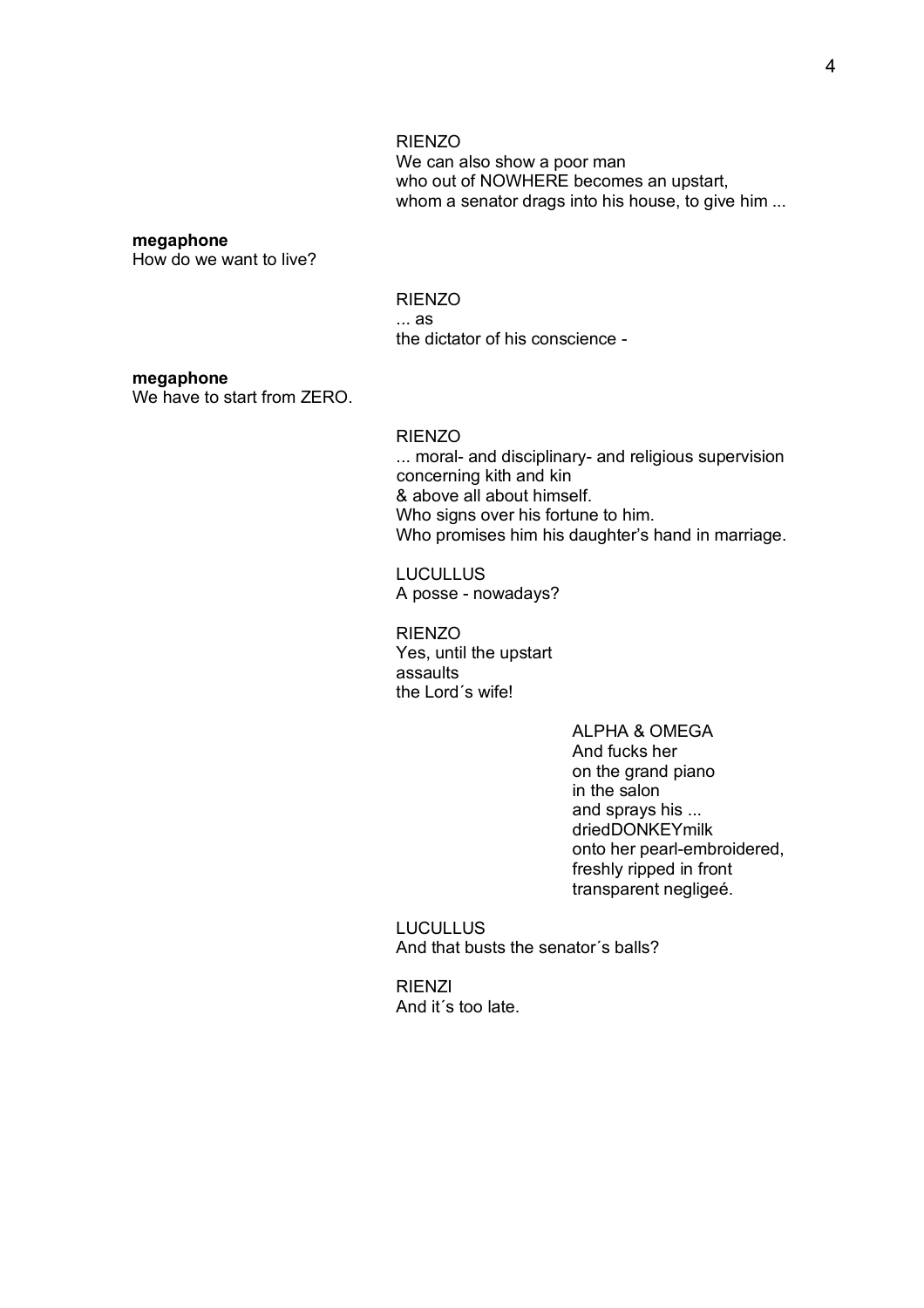ALPHA & OMEGA Anything but silk by the way that negligee, which she wore like a magic hat, under which she let half unacknowledged, half disgustingly erotic desires simmer over a small languid lascivious flame...

### RIENZI Shut up!!

## **STASSIO**

Yeah? Is that what you want??

To take the old form of spoken theatre down from the attic of The Antique World, wipe off the dust and the prejudices to see whether it can be polished to the old sheen of the past?! Whether the old lyrical element can be connected, locked and "disturbed" to the music of the missile defence systems, the huge bugging installation ...

You want that??

AND romantic sentences. AND love sonnets. AND lullabies. AND an invitation to the dance.

You want that?

#### **megaphone**

Today the theatre finds itself in a completely apolitical society.

## **megaphone**

And is infected by it!

### **megaphone**

Boredom, entertainment, loss of direction.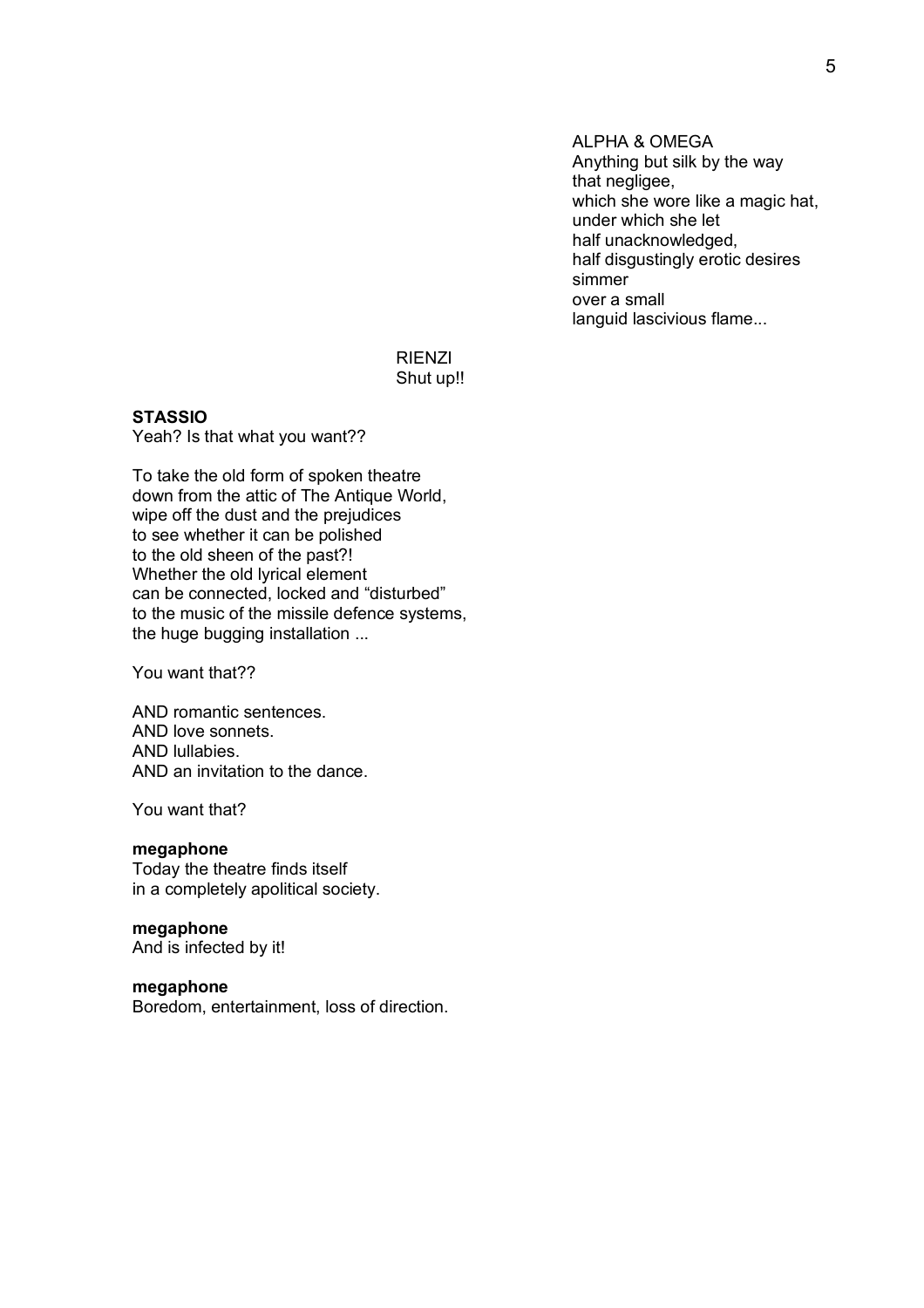RIENZZO Your manifesto is wonderful. Really wonderful. Moving tone. Élan. Power. Poetry. ..the theatre can be the place for awareness and thus re-politicisation!" Cheeky attack. On whom? On me! On the Circus Maximus! On decadent perverse culture! On mass taste! Represented by whom?

#### **megaphone**

We have to start from ZERO.

RIENZO Me!!

**megaphone** We have to start from ZERO.

#### **megaphone**

After two hundred years the theatre is in mourning for meaning.

> RIENZO What do we offer in the Circus Maximus? "shit & tradition. that´s the avant-garde of two hundred years ago! what does it tell us today? nothing!" Very fine. Very fine.

#### **megaphone**

We have to start from ZERO!

LYNN : I'm being treated here like a leper

> with all the rumours and the photos

> showing me holding a dead man on a leash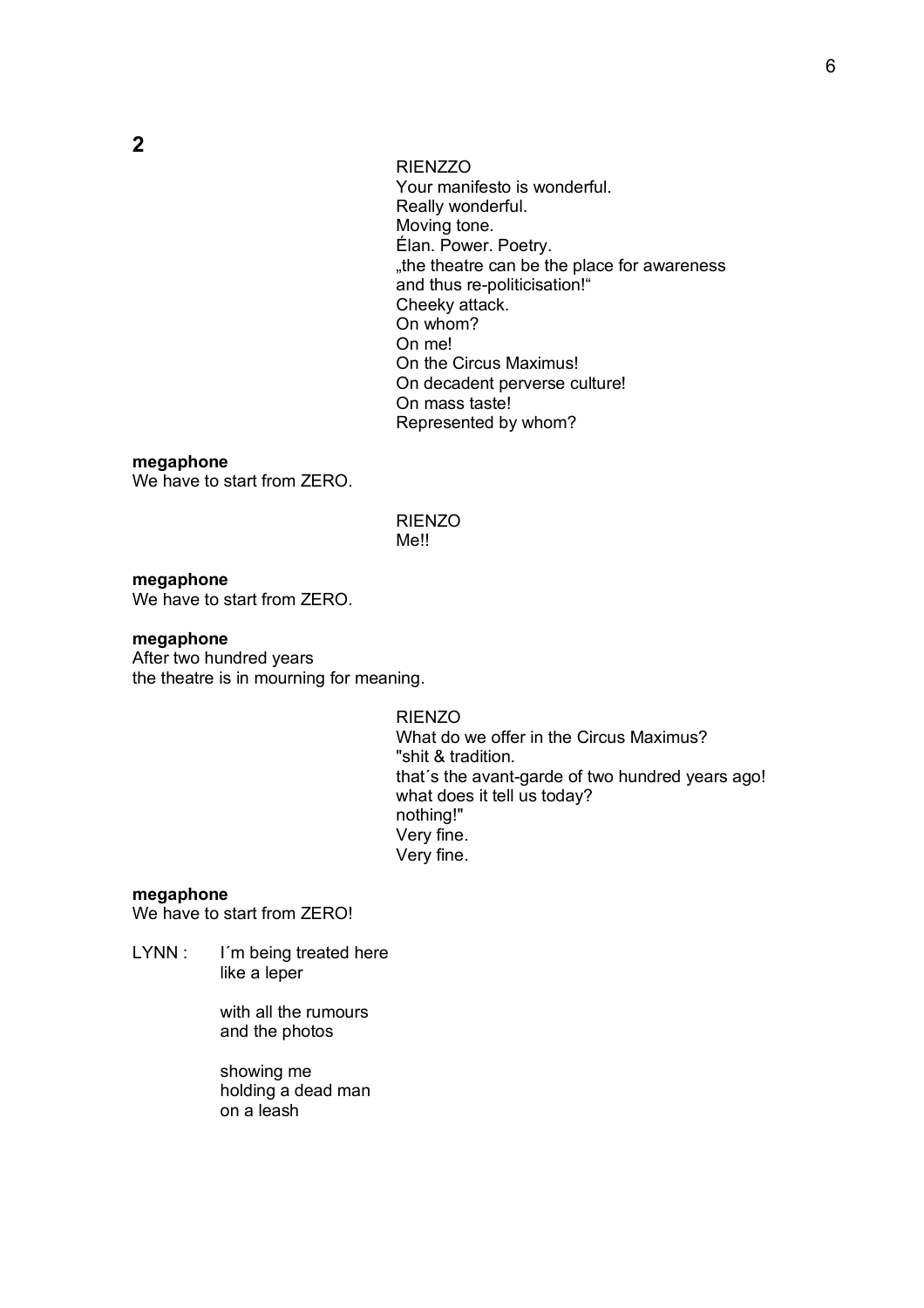#### **megaphone**

The theatre was the spearhead of Enlightenment.

LYNN : he wasn't dead yet?

RIENZO I was like you. Tired & aggressive. Tired of all the classical texts. Forty years ago I thought:

Either all the nonsense stops immediately or it has to adopt a new tone. A completely new version.

#### **megaphone**

The theatre was a reflection of the colonial wars.

LYNN : and next to me US-military police Staff-Corporal Charles Graner

with a digital camera yeah

#### **megaphone**

The theatre was a reflection of the colonial wars.

LYNN : and then you say : torture

#### **megaphone**

It spread, formulated and went to town on the important subjects.

> LUCULLUS Ok, enough of this megaphone-shit!

#### RIENZO

I thought: enough of this cheap comedy. Enough car racing. Finish with the big clowns. Finish with cheap laughs. Great subjects. Great heroes. Reflection!! No more kitsch. Revolution!! Better an end to Circus Maximus, than more of this nonsense!!

#### **megaphone**

We have to start from ZERO.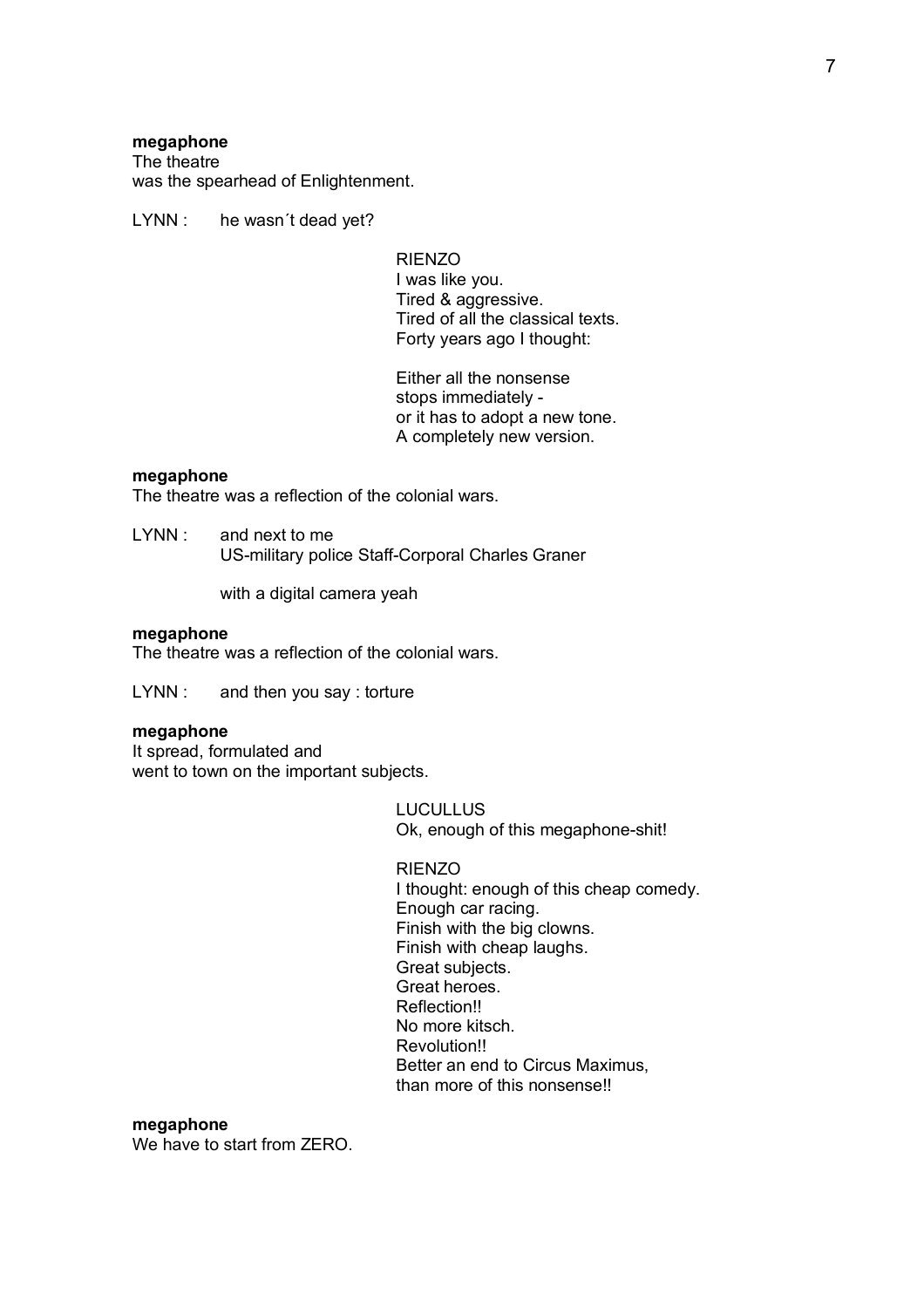### **megaphone**

The theatre was a reflection of the colonial wars.

### **megaphone**

We have to start from ZERO.

#### **megaphone**

The Circus Maximus showed itself to be a moral madhouse.

#### **STASSIO**

What does this raucous voice cry out for? Why this longing for the crash, which destroys everything not only the financial system, and brings us to the abyss?

#### Why?

The Circus Maximus has to ask these questions!

#### RIENZO

I feel something of this power in you. I´m looking forward to this attack. When I read this manifesto. I look in the mirror. I see my clenched fist. My burning cheeks. Have nights of debate before my eyes. And the first performances.

#### **megaphone**

The Circus Maximus has lost its mission.

### **megaphone**

The Circus Maximus has lost its mission.

#### **megaphone**

We have to start from ZERO.

LUCULLUS This shouting is getting on my nerves!!

#### RIENZO

What did we do in those days? First we cleaned out the square. Swept it empty.

LYNN : there's no air-conditioning there all night heat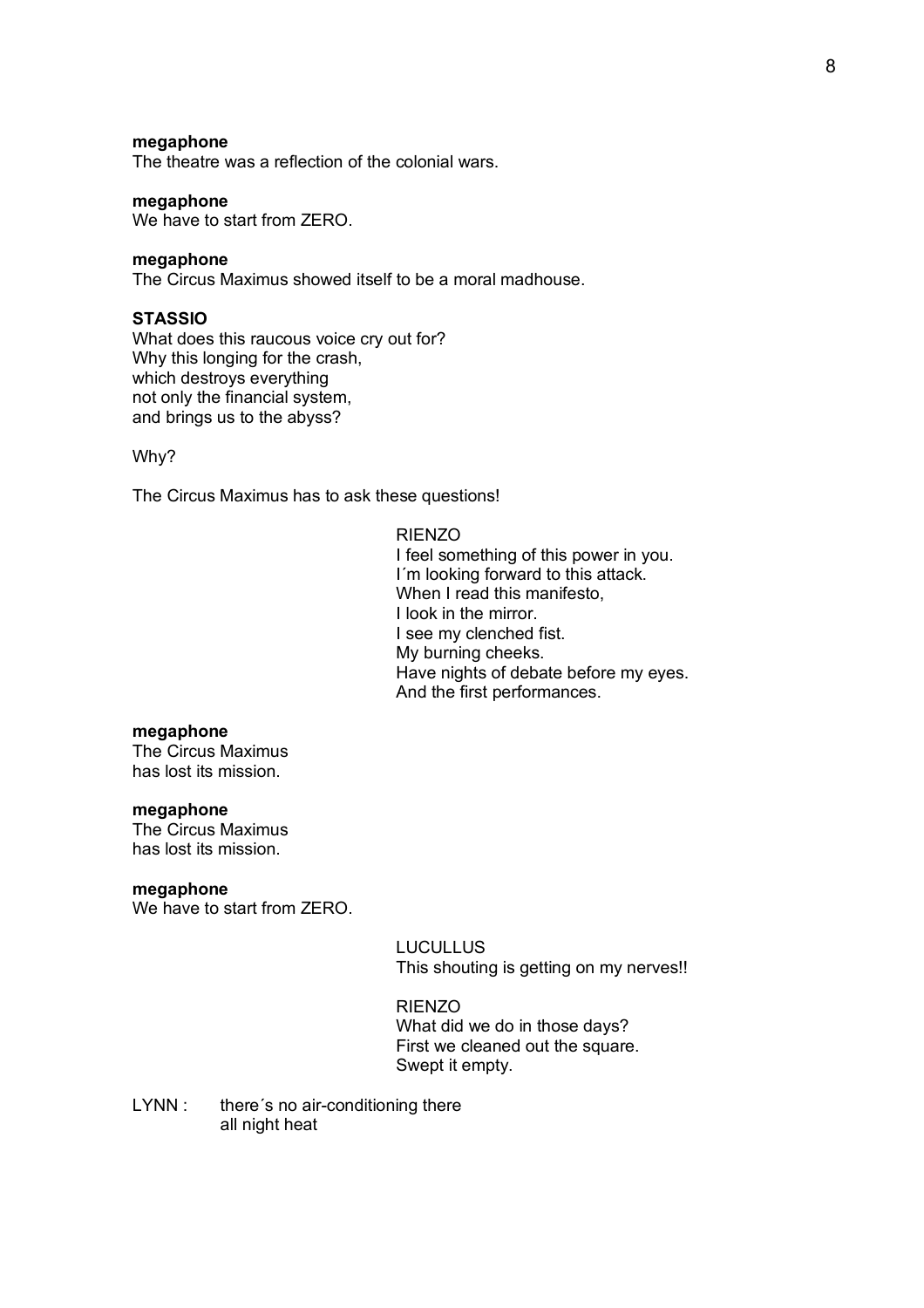RIENZO We thought: this is phase one! The old blasting away. Empty space! Empty space!

### **megaphone**

The theatre ...

#### **megaphone**

... spread, formulated, and went to town on the important subjects.

LUCULLUS If they don´t stop with that megaphone, I´ll have them hanged! Quartered!

#### **megaphone**

We have to start from ZERO.

### **megaphone**

The theatre was the spearhead of enlightenment.

#### **megaphone**

How do we want to live?

### **STASSIO**

Thousands of years ago this question was asked. And war was fought : war for war against

And then the thread breaks. And now ?

LYNN : I'm treated here like a leper

#### RIENZO

The first plays were huge caterpillars, which steamrolled over the old ideas, the old temples. Which pushed out the old audience. All the entertainment slaves! Out with them and their bad taste. Out with the spirit of small-time entertainment. Out with it.

The Circus Maximus has a different mission. The Circus Maximus has to reach a completely different public.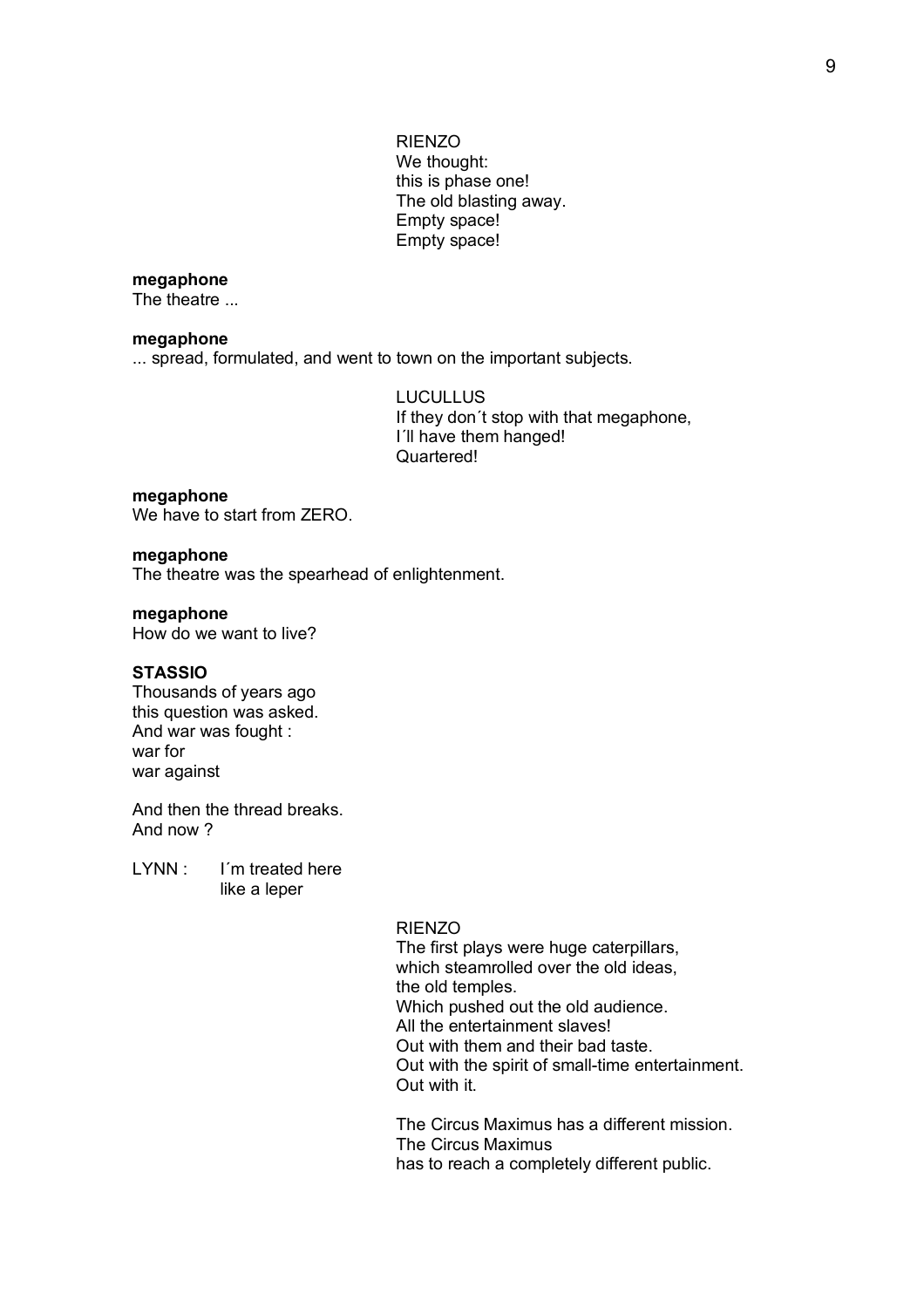RIENZO

The senate has to come. The emperor has to come. The gods have to be our audience. We have to thrust the big questions direct into their hearts. We have to see to it that these people burn like torches.

## **STASSIO**

For a thousand years we´ve been fighting a war against the mystifiers: silence, stagnation, standby, slow motion.

Against the loop of destruction, atomisation. Against subatomic hysteria. Against obesity, sexual craving, copulation phantasms.

#### **megaphone**

The Circus Maximus showed itself to be a moral madhouse.

RIENZO

Sure – we have to entertain them. But with great tragedies. The Circus Maximus has to become dangerous. We have to fight wars in the Circus Maximus. We have to see to it that people faint. That they´re carried out. That they vomit in their loges. We have to make sure they watch. That they stop feeding their faces during the performance. That they hold their breath.

I see something of this desire in your manifesto. You crave for great political material. That´s wonderful. We haven't had that for a long time.

I hear it clearly shouted between the lines of this manifesto. You have an unconditional desire for great social themes.

Maybe even for great upheavals. And maybe I have the right story for you!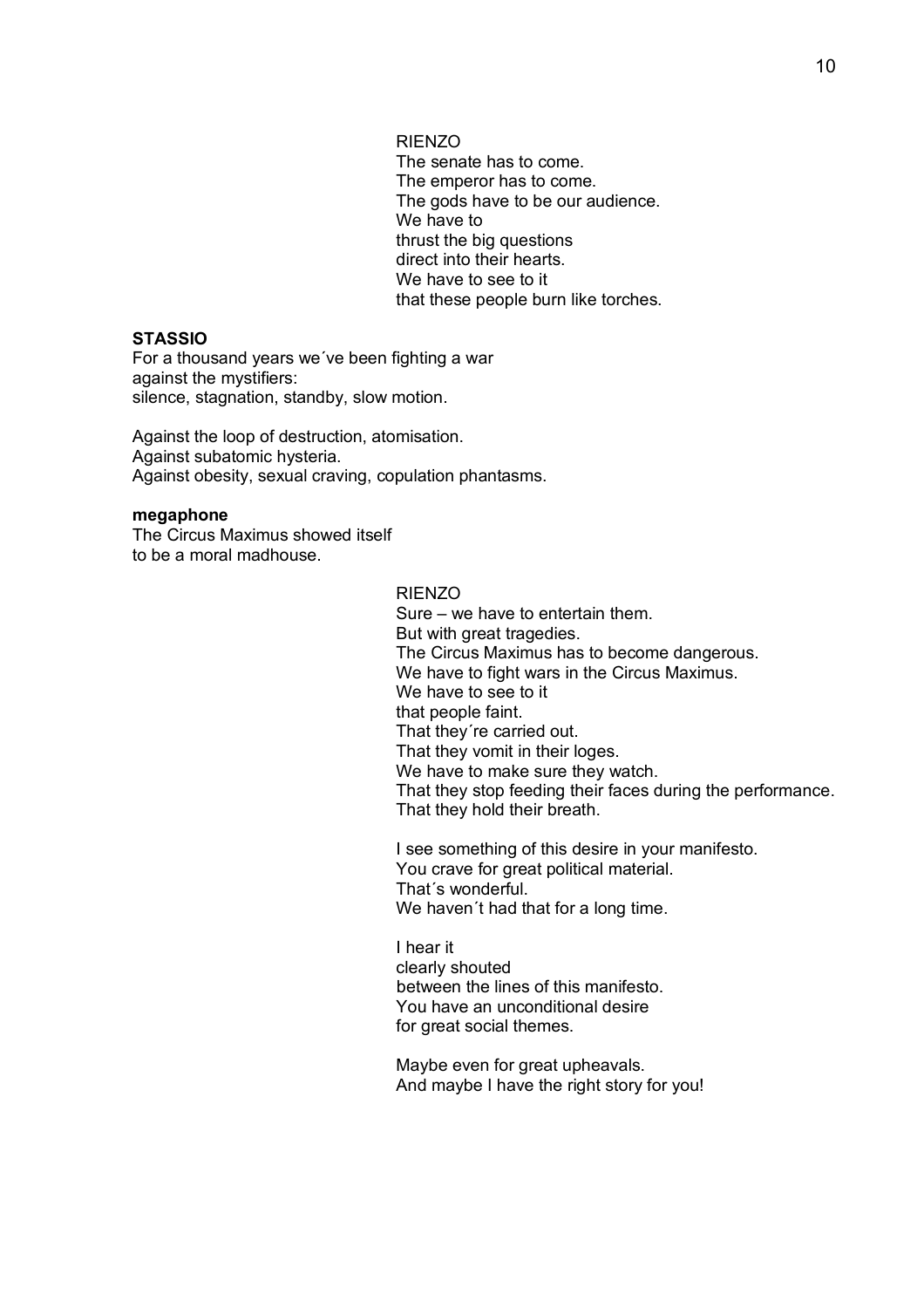ALPHA & OMEGA And now, miss TELENOVELA - walks, no, floats onto the stage!

Tight blond pig-tailed, skullencircled Timoschenko-hairstyle; long, beige-gold-colour, tight-fitting, openwork silk dress with train and enormous puffed-out sleeves, which makes it seem as if she were wearing deep frozen humped angel-wings.

### **VITTORIA**

My dear directors ...

ALPHA & OMEGA A kind of fairy princess as prada-devil.

### **VITTORIA**

The Circus Maximus has not only lost its mission! Nobody here in Rome understands that it's no longer about the circus. That it's no longer about the theatre. That this form is dead, finished. That the last great performances were the public executions. That fire and death and the stench of burning corpses are definitely necessary for a great theatrical experience. That the screams of the tortured should be heard, that the tears must be real.

> **LUCULLUS** Yeah, I like that. I like that a lot. You want to come and sit a litte with me on the sofa?

#### **VITTORIA**

This entire playacting, these performance-orgies, it´s all impotent posturing. Fully unworthy of a Circus Maximus!

My dear directors ... If you want to think about further performances, then go back to the Rhinoceros Pens, you can do it there.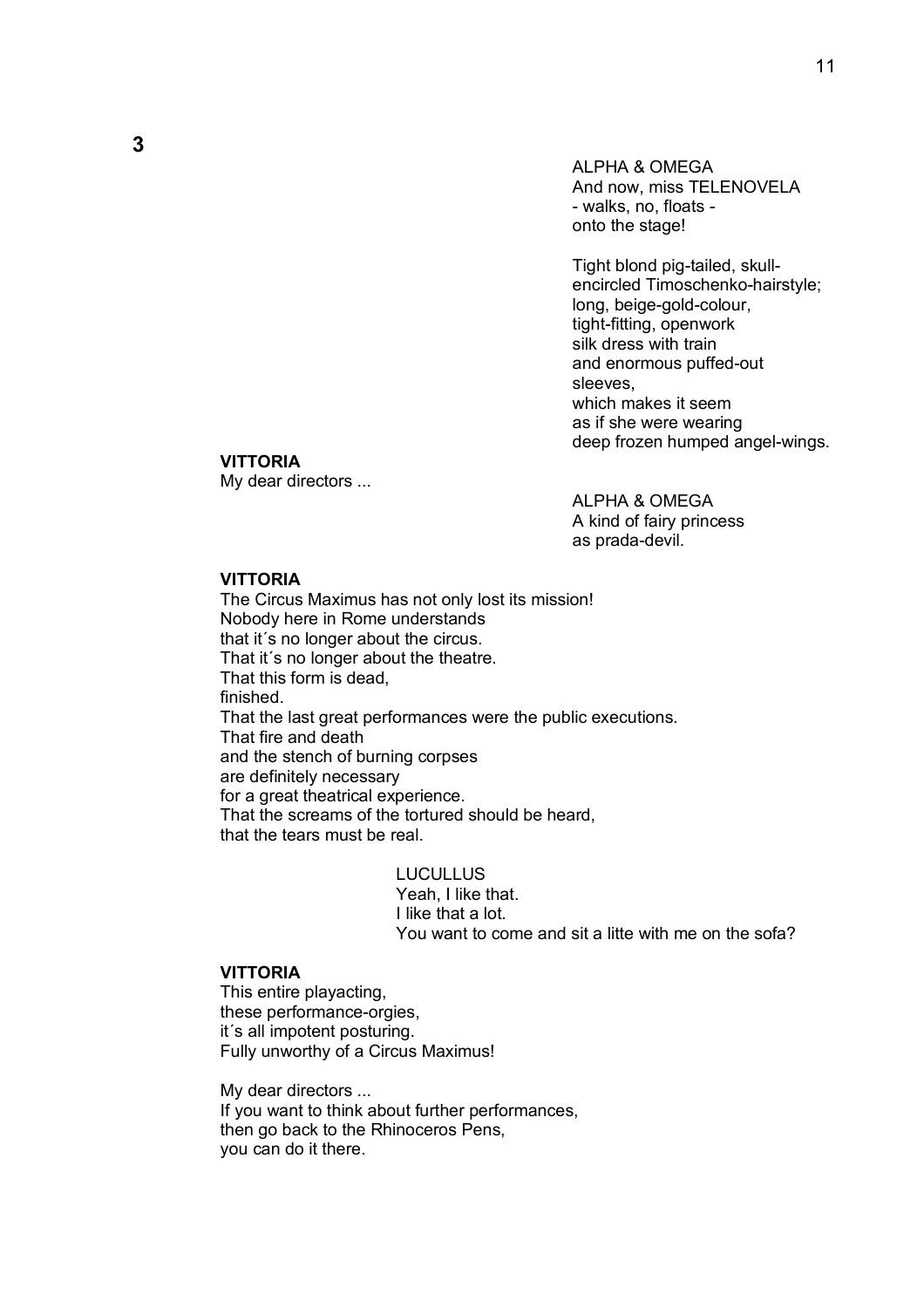### **VITTORIA**

But get out of the public space at last. Renounce your function and tell them : "We old bastards don´t cut the mustard anymore. We´re now performing for the impotent and for old-age pensioners in the Rhinoceros Pens!"

> **LUCULLUS** Yeah, come and sit with me.

### **megaphone**

We have to start from ZERO.

LUCULLUS And now kiss me. Yeah. That´s nice. Very nice. Yeah. Lick my nipples ...

LYNN : the first time US-military police Staff-Corporal Charles Graner kissed me

was on night duty

I felt the heat

#### **megaphone**

The theatre was a reflection of the colonial wars.

LYNN : and that night we locked ourselves in a cell

#### **megaphone**

The theatre is in mourning for its meaning.

LYNN : and he brought a bottle of Jack Daniels from the canteen

> and I took the cocaine from the breast pocket of my uniform jacket

#### **megaphone**

... it spread, formulated, went to town on the important subjects.

LYNN : laid a line on my pocket-mirror

the US-military police Staff-Corporal said: "if only we could fuck Rumsfeld in the ass!"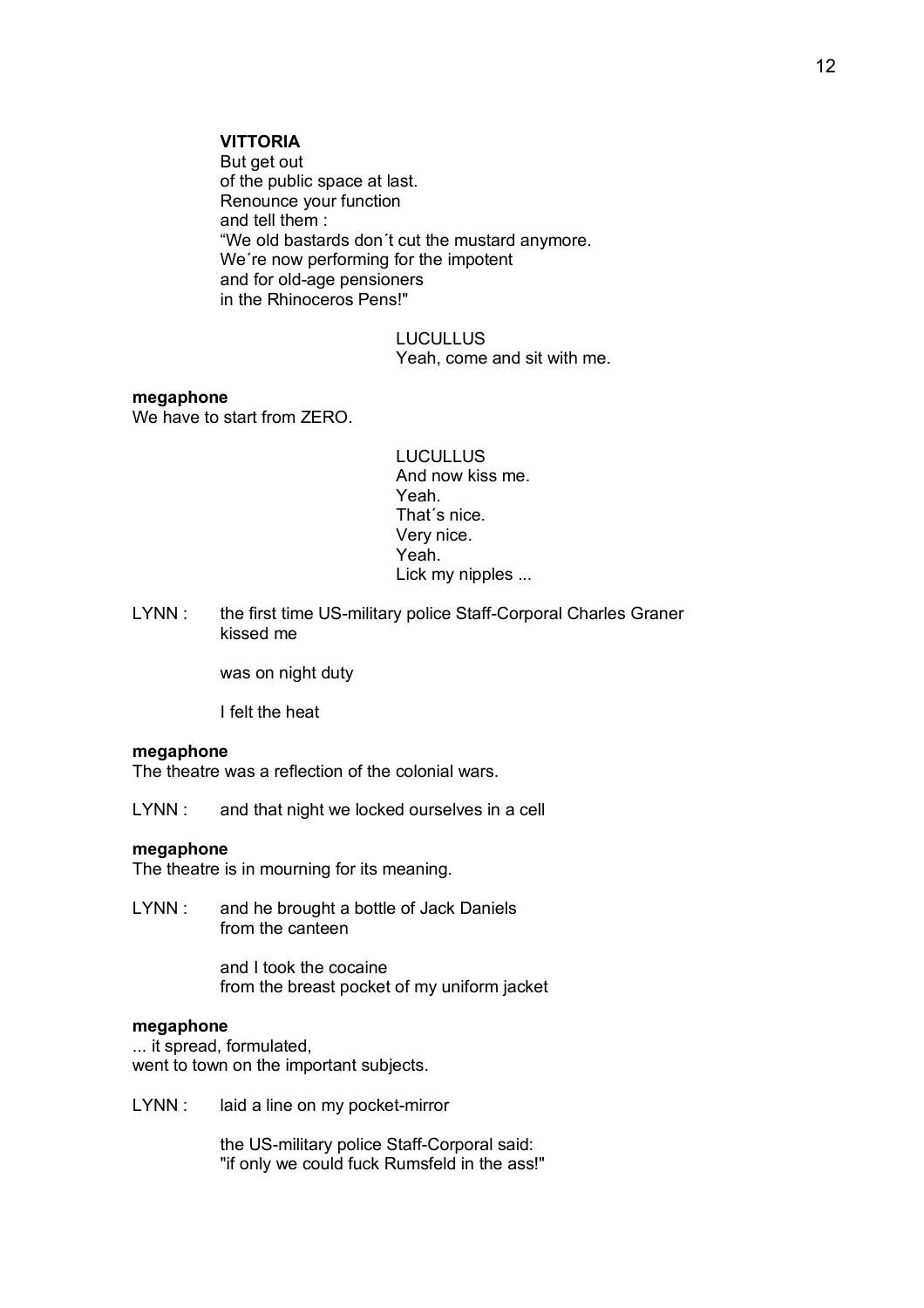#### **megaphone**

How do we want to live?

### **megaphone**

The theatre is in mourning for its meaning.

LYNN : and as I sat on him he whispered in my ear what he´d like to do with each prisoner

#### **megaphone**

We have to start from ZERO.

### **4**

#### RIENZO

I want to put on the following play in the Circus Maximus : A play with an incredible conflict! A play directly attacking Caesar.

There´s a great man. A really great man. Whom the world honours. Whom it fears. A warrior. A Caesar.

And this man grows and grows. He transcends the democratic dimension.

How?

Through terror? No. By a coup? No. Through the democratic process!

He´s a magnet. He´s a titan. He´s a man!

The man Rome has long been waiting for!!

You know the old theory that the entire historical process exists for one reason only : To produce a few great men!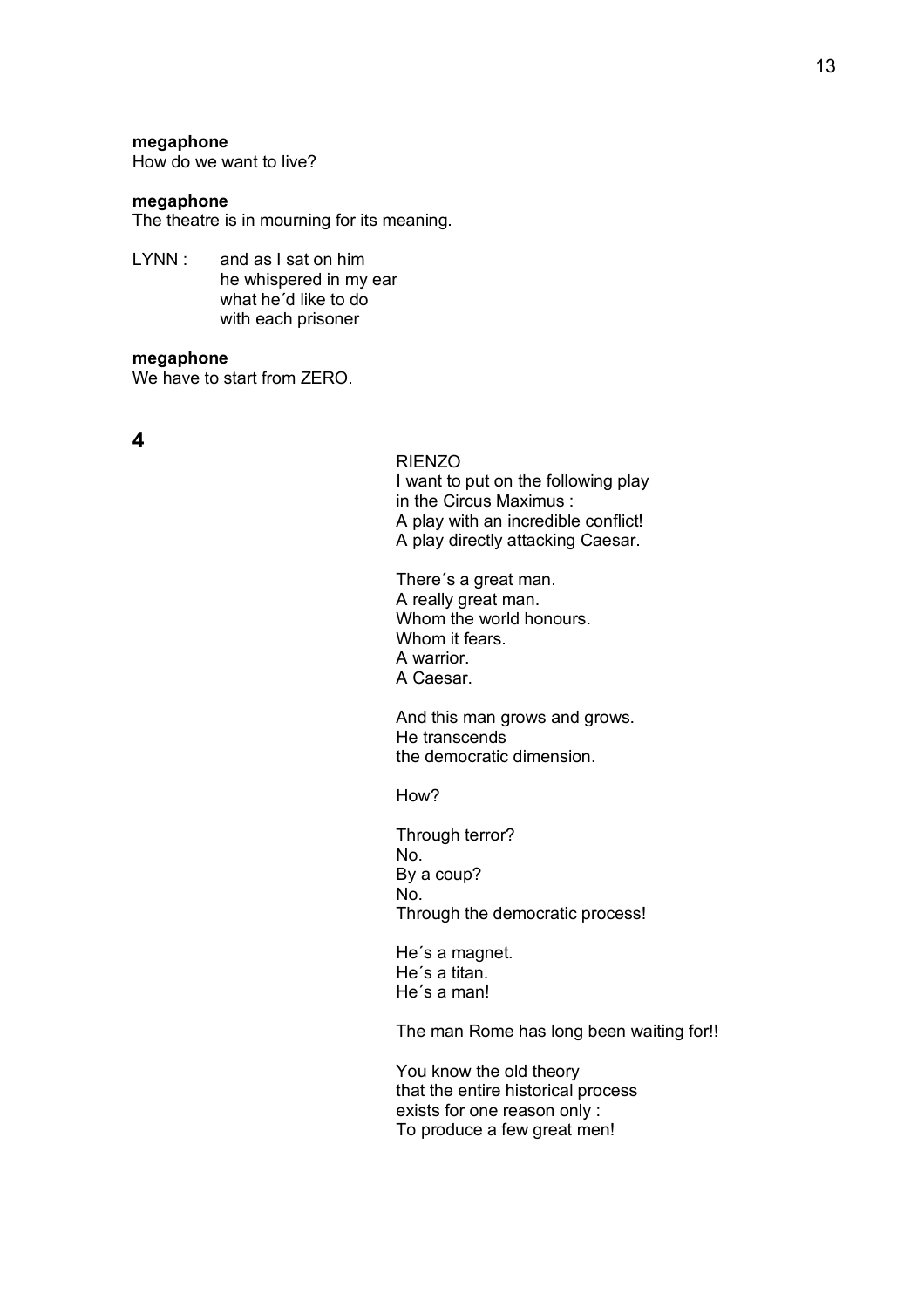RIENZO And there he is!

He speaks. And you listen. He´s silent. And you hold your breath. He decides. And you agree. He becomes a candidate. And you vote for him.

But that´s not enough for him. He has to rule by himself. He can´t stand anyone near him. He must be prayed to like a god. RIENZO And that cannot be when all of his suggestions are brought to a vote.

LYNN : and now I'm going to list

### **megaphone**

We demand ...

LYNN : you asked me

#### **megaphone**

homeless, alcoholics **...**

LYNN : I'd have preferred to be quiet

### **megaphone**

fixers, whores, psychotics.

LYNN : these are the intimate details of a love story whispered while our child was being conceived

### **megaphone**

We demand

LYNN : in the prison cell

### **megaphone**

figures prepared to do anything in order not to feel their own chaos.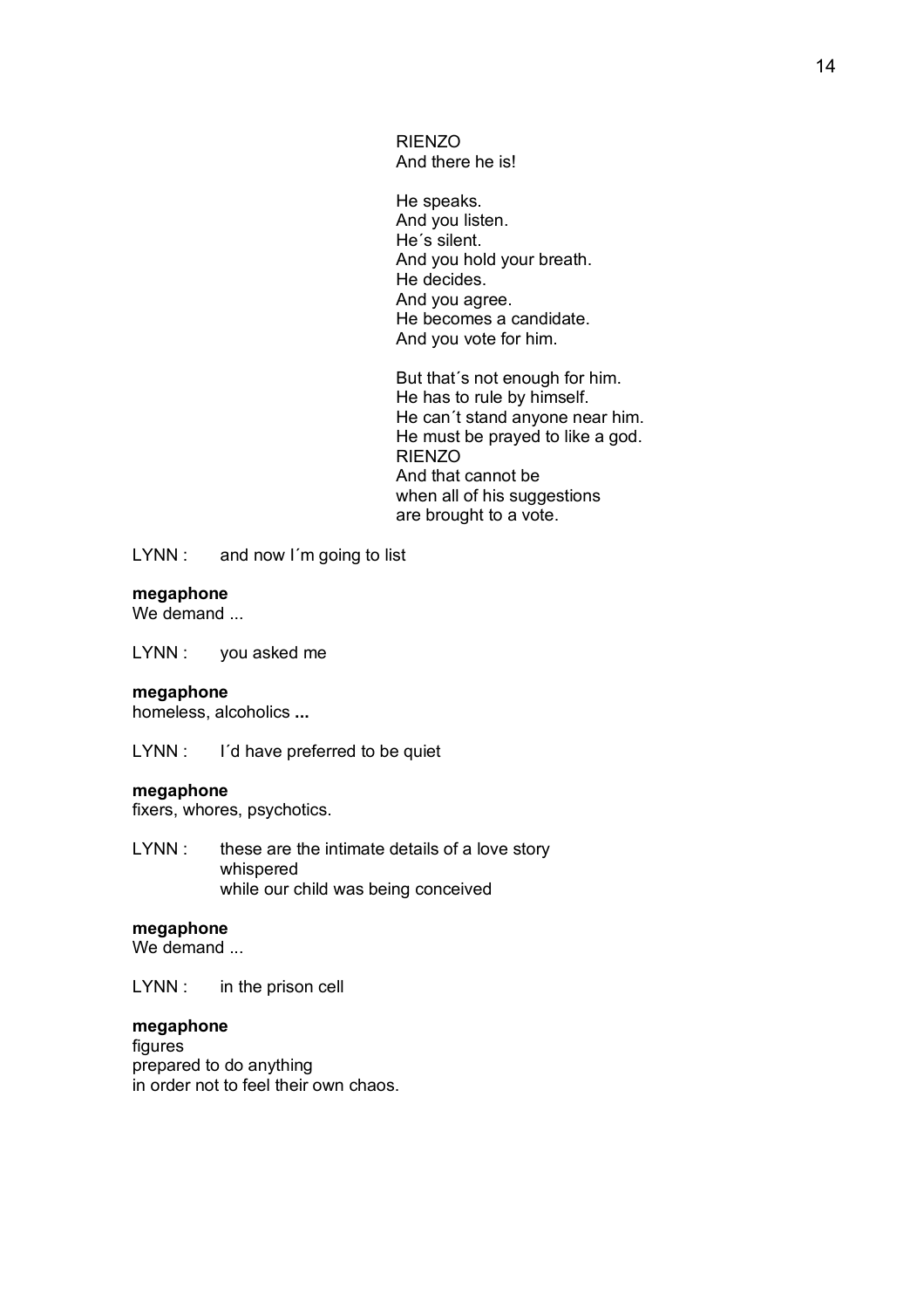RIENZO And then he crosses the Rubicon.

Marches directly over the line on Rome.

Organises a March on Rome. And the people acclaim him.

In every city along this March on Rome he´s received in triumph.

He makes the earth tremble. His magnetic power grows with every mile.

And Rome ?? What does Rome say?

#### **megaphone**

We demand pictures, which scorch the retina.

#### **megaphone**

Gaudy, loud, dirty, enlightening, illustrative and naive.

LYNN : and then that naked pyramid

what was that

a game only for a photo for memory

we thought we´ll show these photos to our child showing the job we had when he was conceived

> RIENZO And Rome? Rome awaits feverishly. Rome is nervous.

The masses want to cheer. The masses want to throw themselves at his feet. The masses want to elevate him to the rank of a god.

And the senate?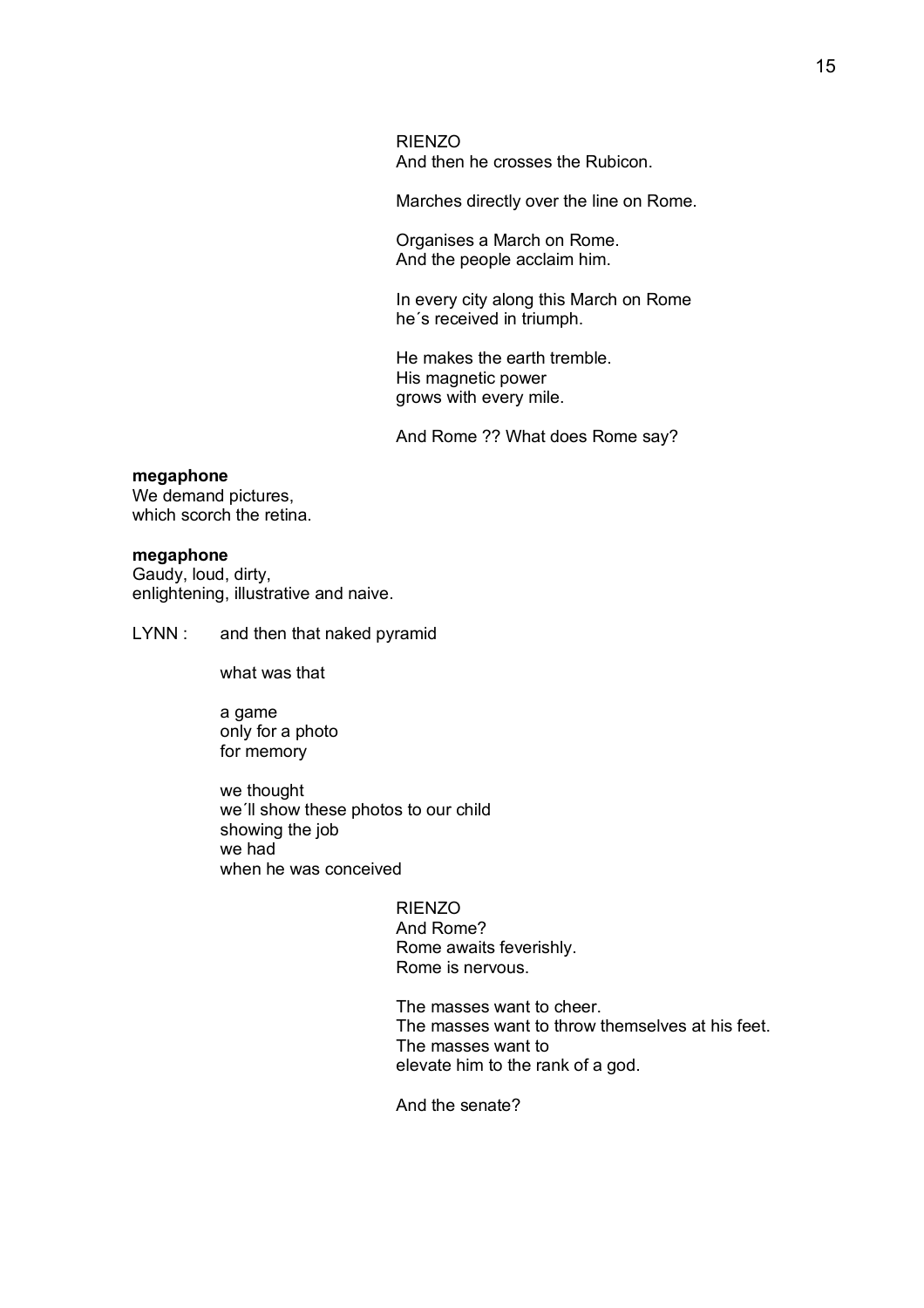#### **megaphone**

We demand ...

RIENZO What is the senate doing?

## **megaphone**

great ideas decomposing through blood, urine and vomit.

### RIENZO

Also in the senate : unease nervousness.

They feel a storm surge coming.

A coup is coming.

The end is coming for the hard-won democratic structures.

The end is coming for all previous political thinking.

## **megaphone**

We demand sickness, medicine, panicky realism, psychotic realism.

### RIENZO

A small group of senators discusses radical measures.

But what kind of measures?! How can you neutralise this magnet?

How can you confront this violence?

It seems impossible. You can´t put up barriers to such power.

You can only – kill - such a man.

### **megaphone**

We demand a world of concrete, in which a dirty heart beats.

#### RIENZO

Theres a lovely saying from ancient china: "He has courage who pulls the Emperor off his horse!"

But such a courageous one was not to be found. For a long time. Because it means knowing it´s your end.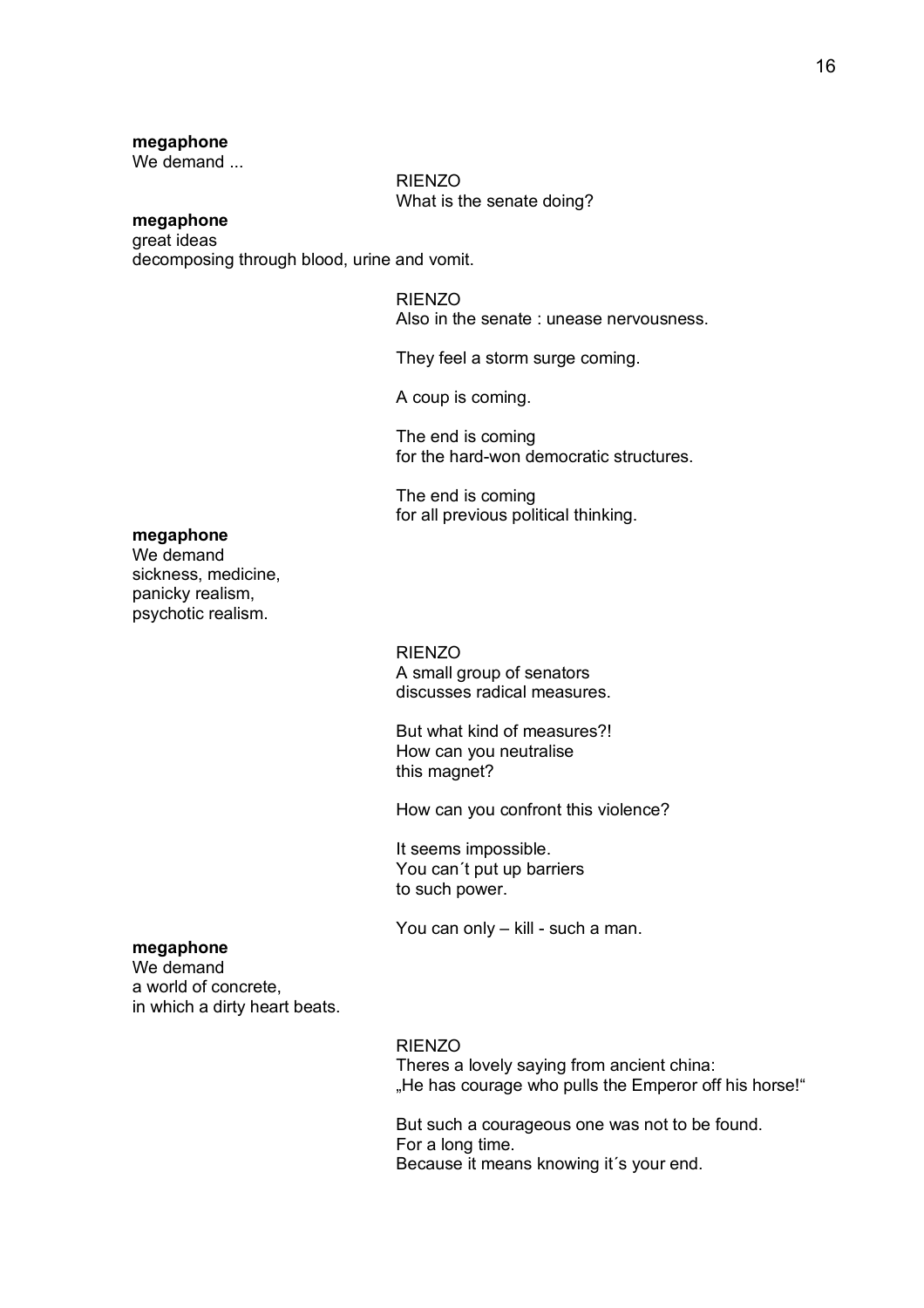RIENZO It requires the will to sacrifice - A great sacrifice.

You understand what I´m seeing before me?

They must hold their breath to the last second in the Circus Maximus.

Throughout the entire tragedy they must feel : This story, it´s an incredible impudence! A slap in the Emperor´s face!

I´ve thought about this story for a long time.

Don´t think I don´t know about the plight of the Circus Maximus!

Of this tepid, but at the same time magnificent event.

Of this overblown nothing.

The beautiful, wonderful entertainment.

Yes, we got that far!!

But now something completely different must come!

And I´m sure you will go for it. It must be to your taste!

A mouthful of spit in the Emperor´s face!!

# **5**

LYNN : have you ever broken someone´s jaw no

## **STASSIO**

... the question isn´t only, what has to be changed and overthrown.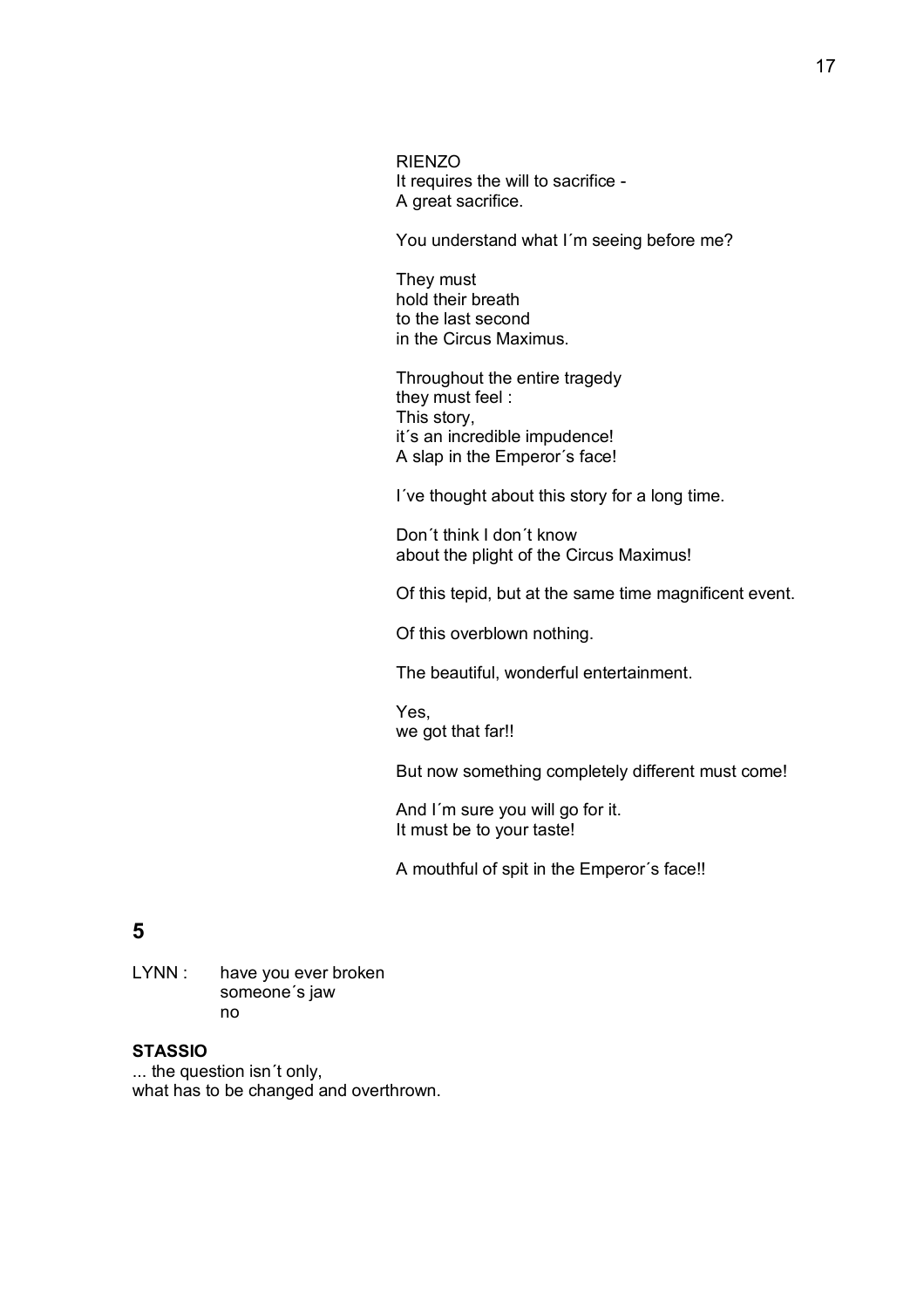### **STASSIO**

The question is : When do we start!?

When do we stop juggling a beginning before us in which we recite and reiterate the words YES and NOW and IMMEDIATELY and NOW and IMMEDIATELY.

### **megaphone**

We demand a choreography of beauty and horror. We demand nightmare images in a drugged state. We demand the rubbish tip of utopias.

LYNN : of course if a guy stands before you and lies

> and you know he´s lying

you say to this guy:

"if you repeat what you just said

which we both know is a fucking lie

then you´re going to undress in front of me this isn´t paradise you fucking Muslim wanker I don´t know if you´re a shiite or whatever you´re going to undress you´re going to do a little shiite striptease dance for me

and then you´re going to bend over and then I´m going to light up your ass with an american military-police flashlight so I can see where you´re hiding your weapons"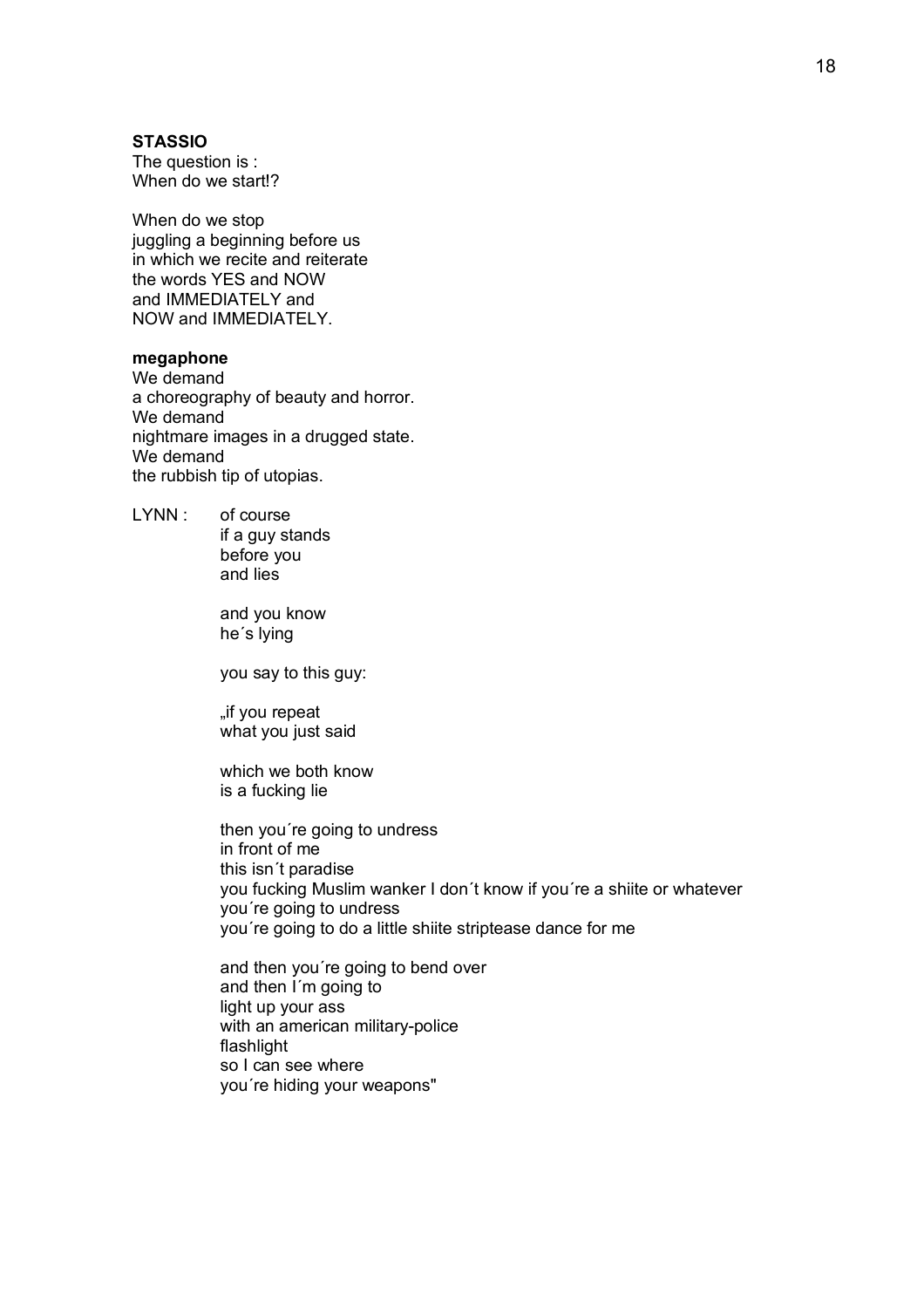### **STASSIO**

"When", I ask you?!

"When do we sharpen the file, that we thrust into the emperor´s heart? When do we buy the weapons and ammunition and wait in the street for the open coach of the heir to the throne. When will we finally take matches and lighters from our pockets and burn down the churches? When? When will we make this list longer? When do we storm the banks? When will we finally share fish and bread? When will we finally stop talking? When will we finally dance?!!"

## **6**

## LUCULLUS

In the middle of the play we lower the critic down from heaven in his cage right onto the stage ...

From the flies down onto the stage ...

### RIENZO

The critic is dressed like a painted monkey with the red ass of a baboon, as if he´s scratched his haemorrhoids with Kafka´s "Report To The Academy".

LUCULLUS And we demand: silence! So he can speak, the god of the hatchet job!

RIENZO And our good SPARTACUS whips the text out of him.

With a cat-o-nine-tails.

LUCULLUS And now let´s listen!!

> ALPHA & OMEGA I ... have been ... humiliated!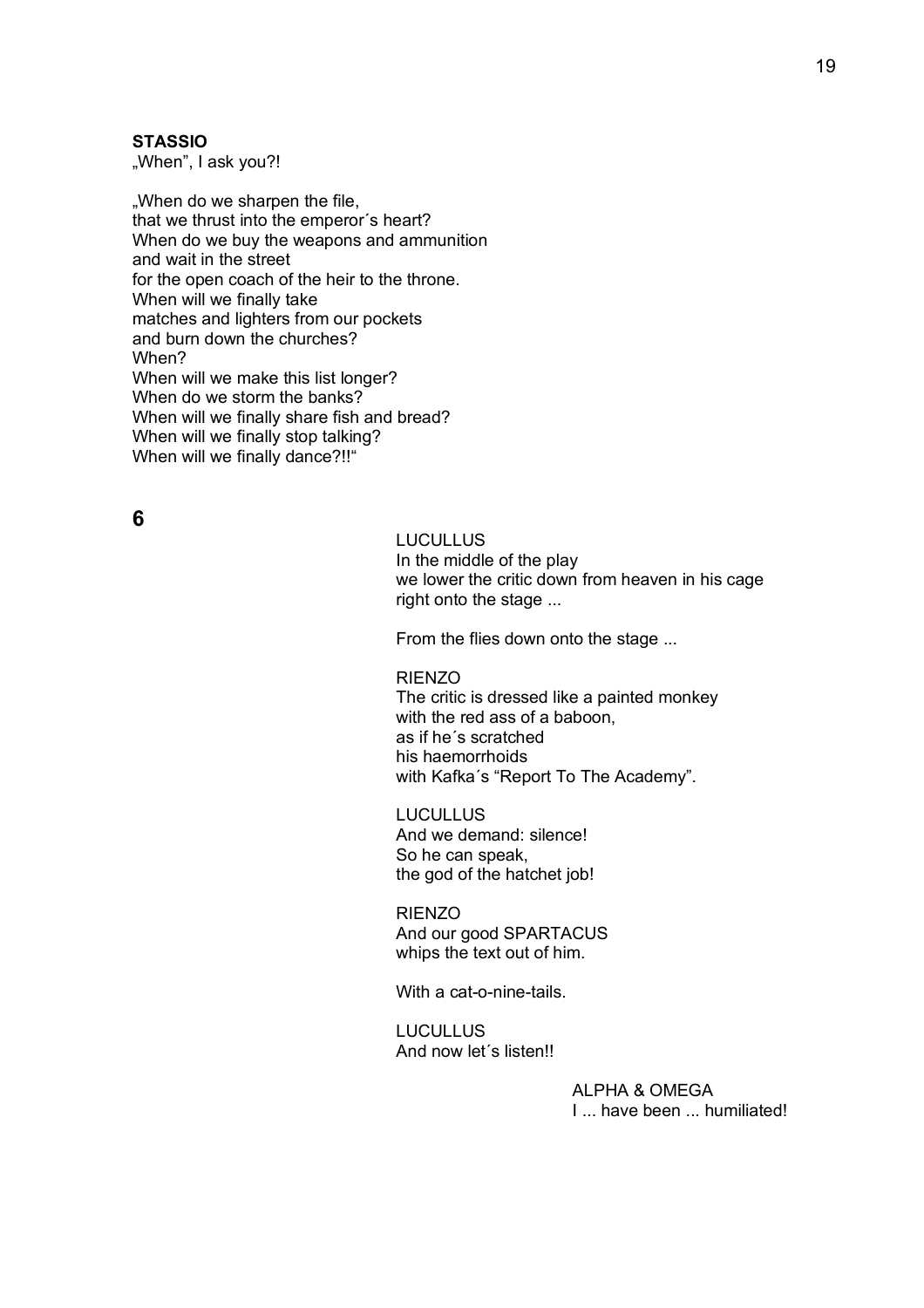### LUCULLUS Oh yeah.

ALPHA & OMEGA They tore my spiral notepad brutally out of my hand. An outrage! An attack on democracy! On freedom of the press!!

RIENZO Where? Here? Democracy and freedom of the press?

> ALPHA & OMEGA I was attacked by an actor in another performing area of the Circus Maximus, in the Rhinoceros Pen!

### RIENZO Oh! What´s the title of the play in the Rhinoceros Pen?

ALPHA & OMEGA The Great Massacre Game or The Triumph Of Death.

RIENZO And the content?

> ALPHA & OMEGA In a well-ordered, rich, complacent world and society death breaks in, and sweeps in a grandiose completely composed round of scenes epidemic through salons, bedrooms, churches, prisons, clinics, literary teahouses, love-nests and such sparing no one!

RIENZO Did you dig that up?

LUCULLUS Found in the archives and then re-written ...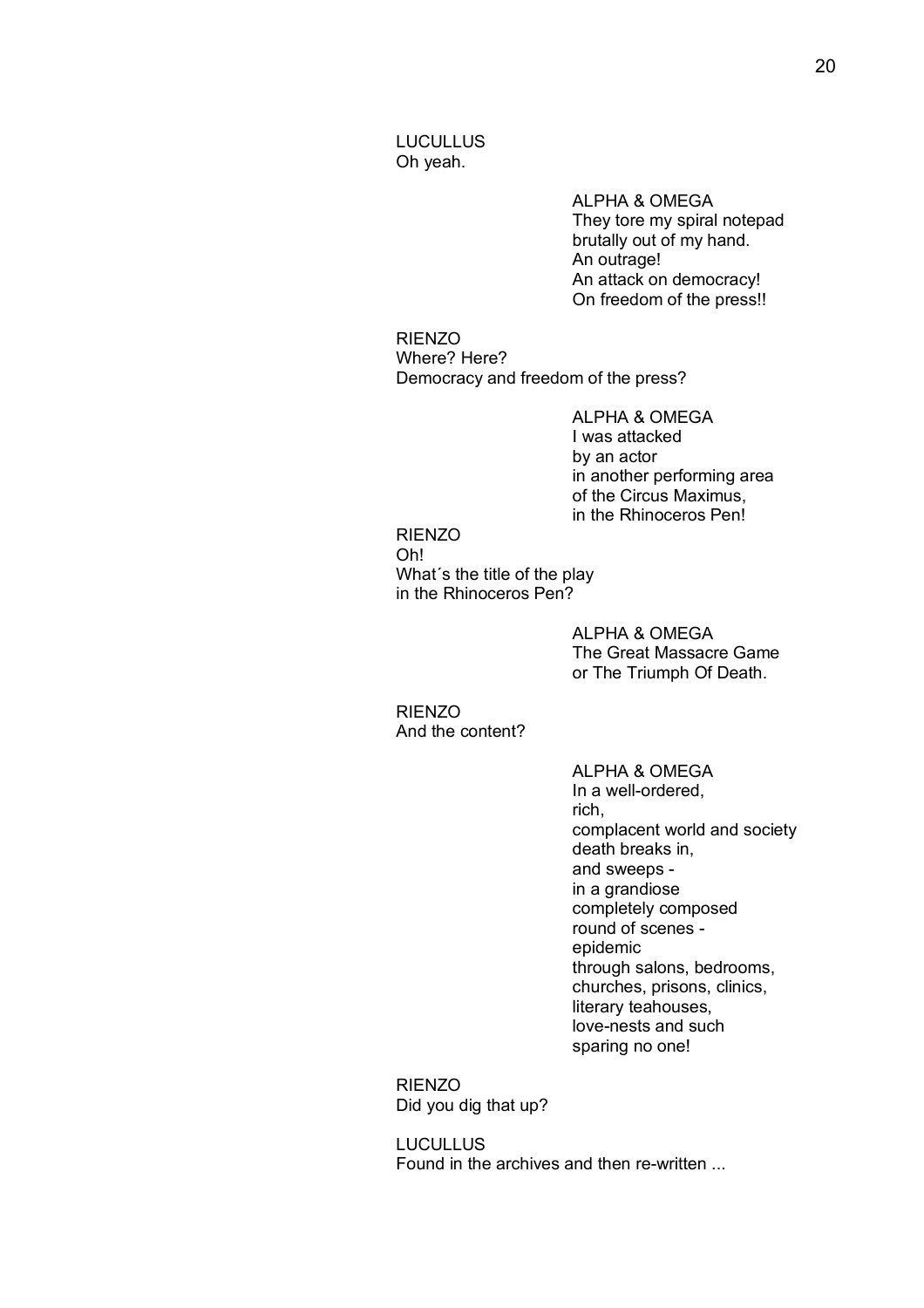RIENZO And now the details!

> ALPHA & OMEGA Actors vomit mineral water for a whole minute. A pregnant woman has her amniotic fluid drained.

RIENZO Amniotic fluid?

ALPHA & OMEGA Which is then slurped, while another woman thoroughly masturbates two men, who ordered "A BEER"!

RIENZO Amniotic fluid?

**LUCULLUS** Have you ever tasted it?

RIENZO Who hasn´t!

**LUCULLUS** Very sweet, you know, incredibly sweet. But in the Rhinoceros Pen it wasn´t amniotic fluid, like I ordered!

> ALPHA & OMEGA This theatre doesn´t want one to look and sympathise or receive opinions or any kind of moral lesson.

RIENZO We don't either!

> ALPHA & OMEGA This theatre wants no criticism.

LUCULLUS We do!!

> ALPHA & OMEGA It wants us to take part! But I´m not in the Circus Maximus to take part.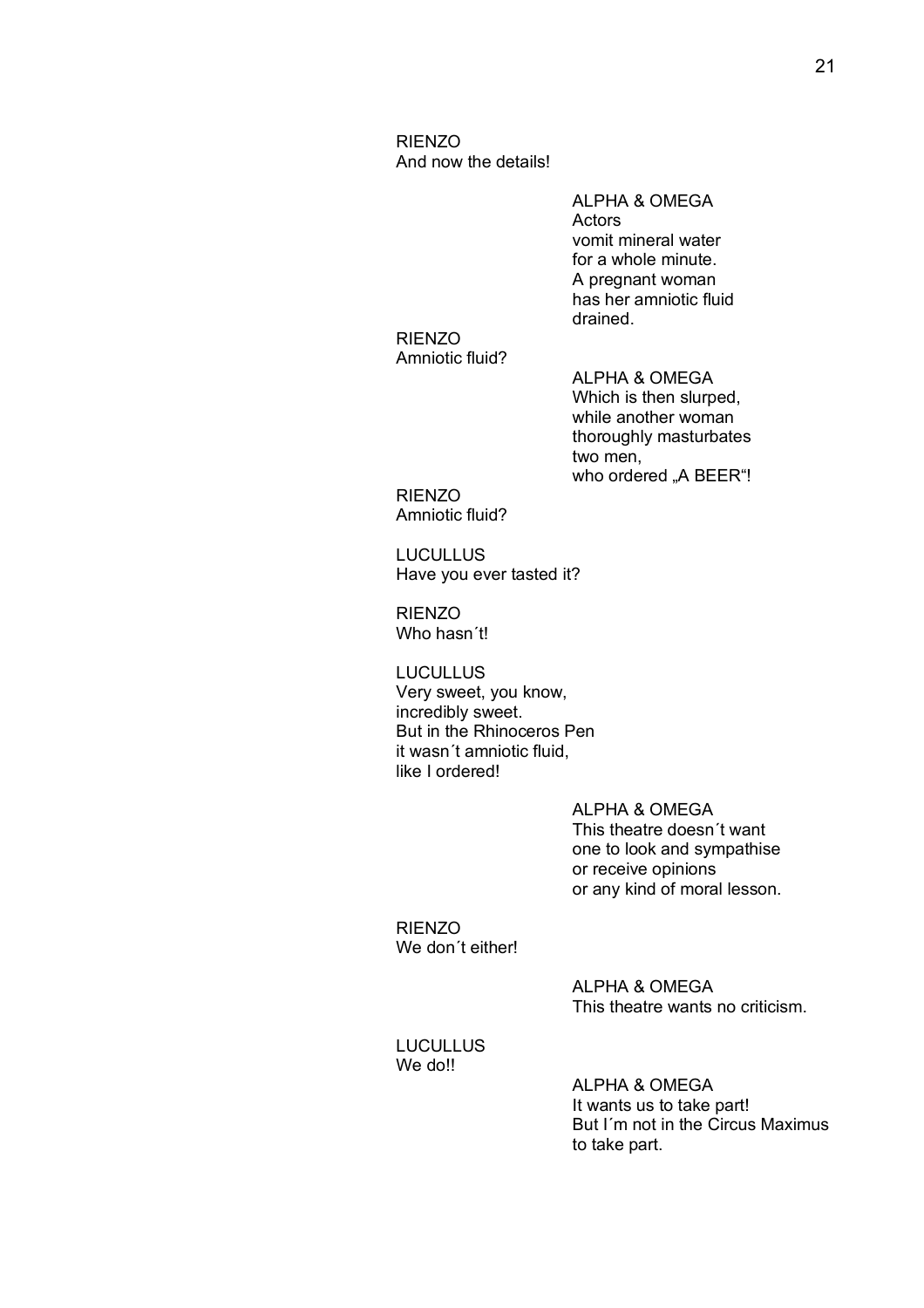RIENZO Not yet. But soon you'll be offered a major role there.

> ALPHA & OMEGA I don´t belong to the circus. I´m part of the public. I'm not there for the circus. I´m there for the audience. Whoever attacks and insults and hurls abuse at a critic, abuses the audience: the theatre's public!

RIENZO Oh oh oh, big words!! LUCULLUS Famous last words!

LYNN : and then he grins because he knows he´s a prisoner of war and has the right to be treated according to the geneva convention

### **megaphone**

We demand a stinking river of language ... **megaphone** in which fragments of bourgeois education ... **megaphone** remnants of desire ... **megaphone** and the refuse of failed biographies float along.

LYNN : and that's the word you hear when you walk through the corridor

### **megaphone**

We want

to screw down the gully...

LYNN : the geneva convention the geneva convention

#### **megaphone**

... and gaze into the vortex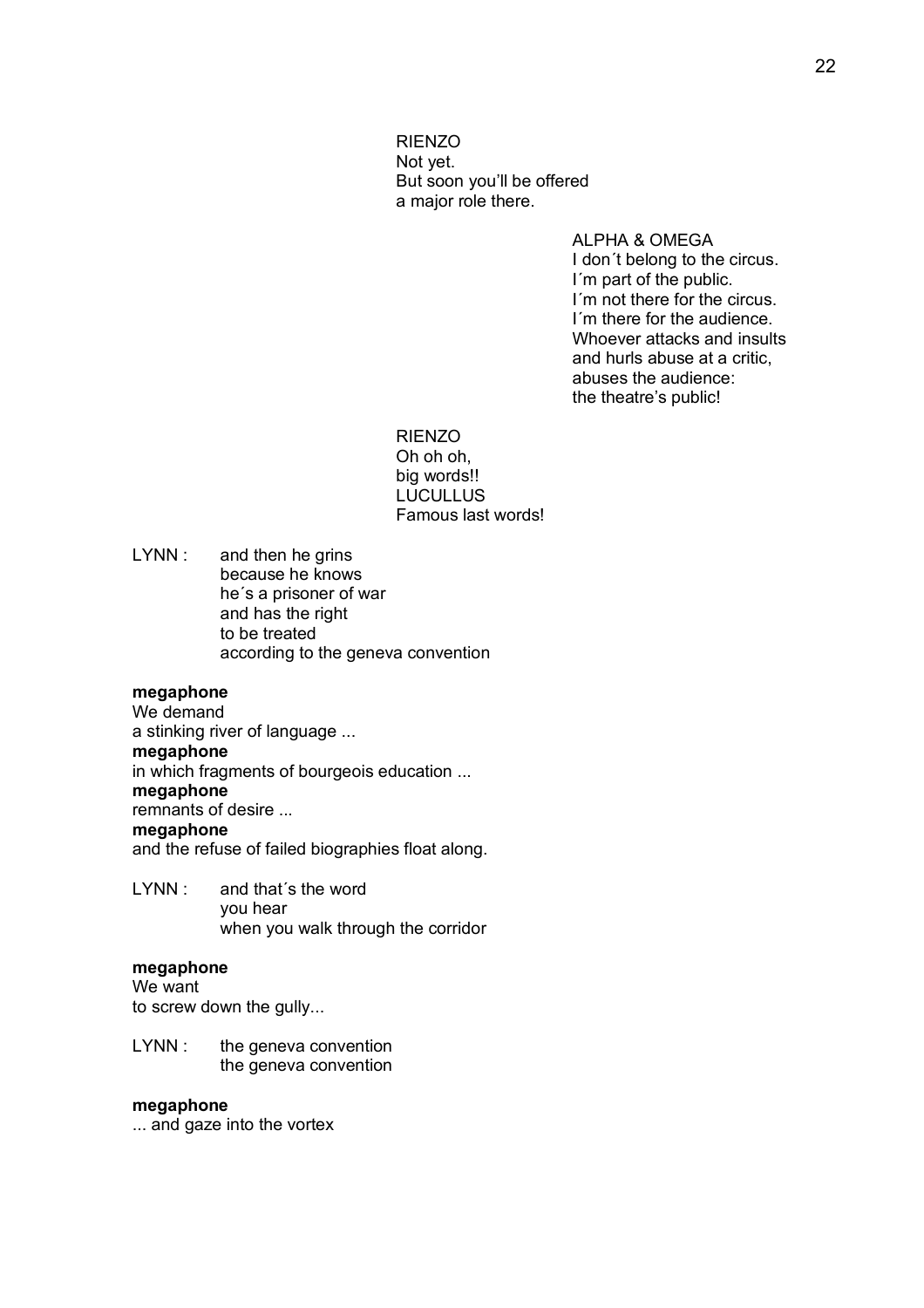LYNN : and after a few days you´re so fed up with this "geneva convention" that you tell him at every occasion

#### **megaphone**

... dragging people out of their lives.

LYNN : "fuck the geneva convention" fuck you fuck you

### **megaphone**

We want to screw down the gully and gaze into the vortex dragging people out of their lives.

**7**

## **LUCULLUS**

While you were struggling with that megaphone mob, I had the dolly-bird in my bed. And she whispered all sorts of compliments and lovely ideas in my ear.

RIENZO And I should be interested in that?

LUCULLUS Yes, because it all has to do with the desire of your favourites to blow up the Circus Maximus.

RIENZO They want that?

LUCULLUS That´s what they were claiming ...

RIENZO The megaphone-anarchists?

LUCULLUS Yes ...

RIENZO And you recorded all that again.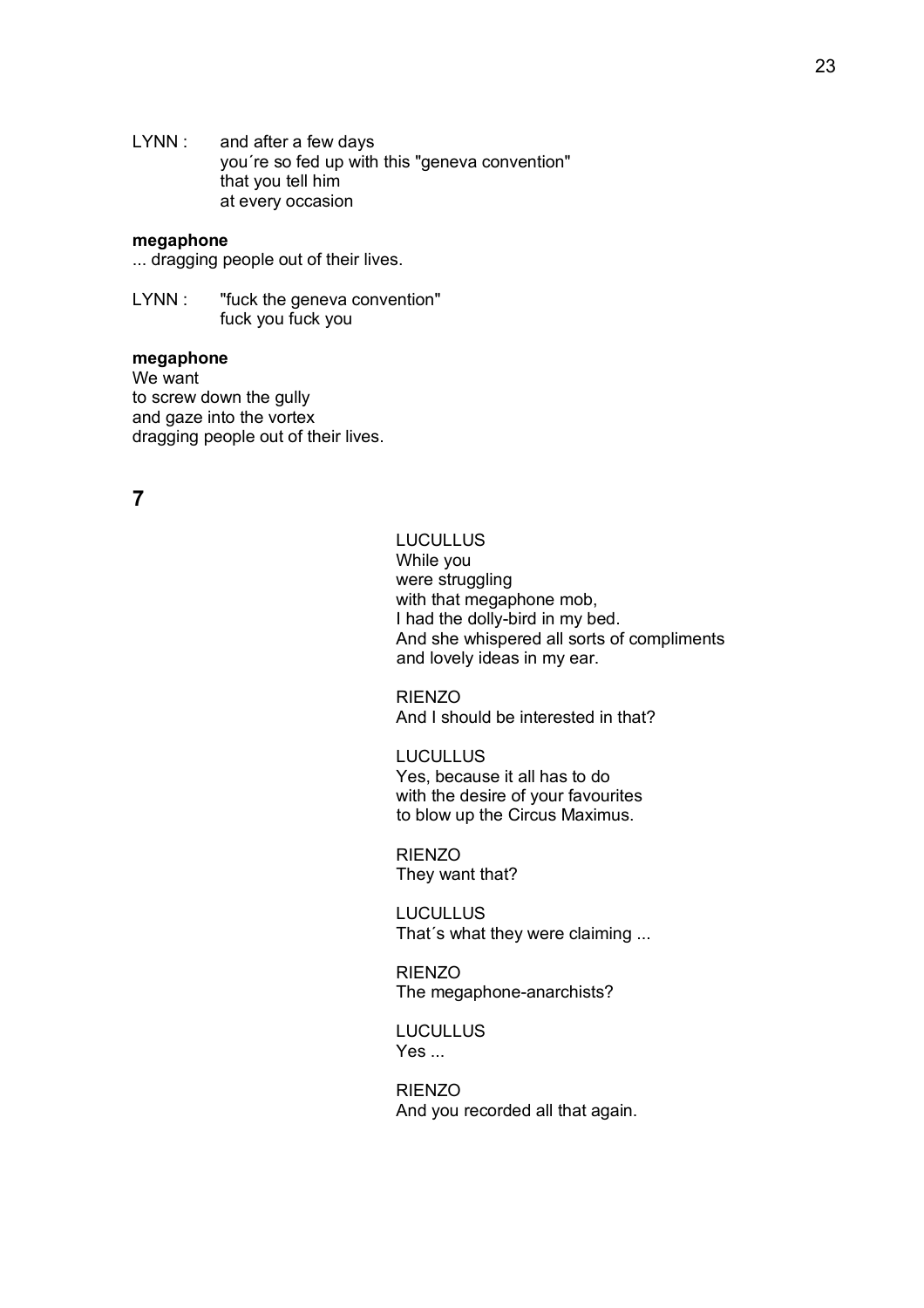LUCULLUS Yes ...

RIENZO I´ve heard so much from them, that I´ve completely lost the thread.

**LUCULLUS** Then we should listen to what it's all about again.

And then I´ll tell you, what the girl whispered in my ear ...

RIENZO Ok, but I´m hungry.

LUCULLUS Then let´s eat.

**recorder on**

#### **megaphone** We demand

RIENZO Yes, but what?

**megaphone** that the Circus Maximus

RIENZO Yes?

RIENZO Aha.

RIENZO

**megaphone** be set on fire

**megaphone** blown up.

> RIENZO Very good. A clear statement at last.

What ? What must it?

#### **megaphone** It must

## **megaphone**

disappear from the stage.

RIENZO It is the stage! What else?

#### **megaphone** The destruction

RIENZO Yes?

**megaphone** of the Circus Maximus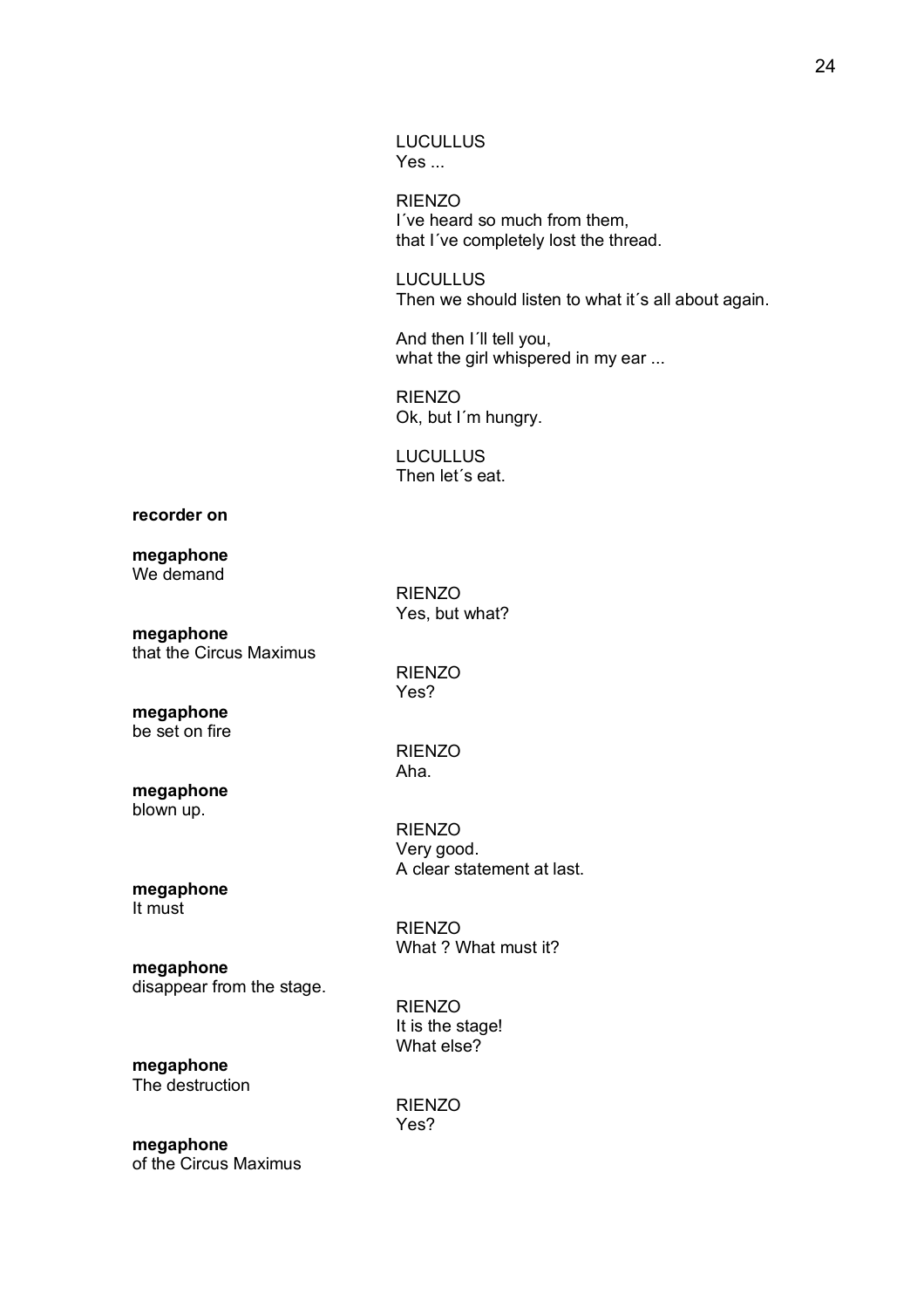### RIENZO Yes?

#### **megaphone** is the final

the ultimate play.

### **end of recording**

LUCULLUS And?

RIENZO Not a bad starting point.

LUCULLUS And inside, in a cage, the ladies and gentlemen megaphone-anarchists ... and we´re watching it all from a helicopter ... RIENZO And now : what does the girl want?

### **VITTORIA**

What the the megaphone ladies and gentlemen want can be achieved.

We blow up the Circus Maximus. We publish their speech. We hunt them down all over Rome. From house to house. "One by one", as Bush said. We find them. We shoot some, let the others survive, only to be able to scour the houses.

We cordon off the housing blocks. We go into the apartments heavily armed. The soldiers are wearing helmet cameras. In this way we keep the whole city holding its breath. For days. The hunt is shown live. On all channels. That´s how we manage absolute control. Our game finally begins on a global level.

You follow me fatty?

RIENZI She calls you fatty?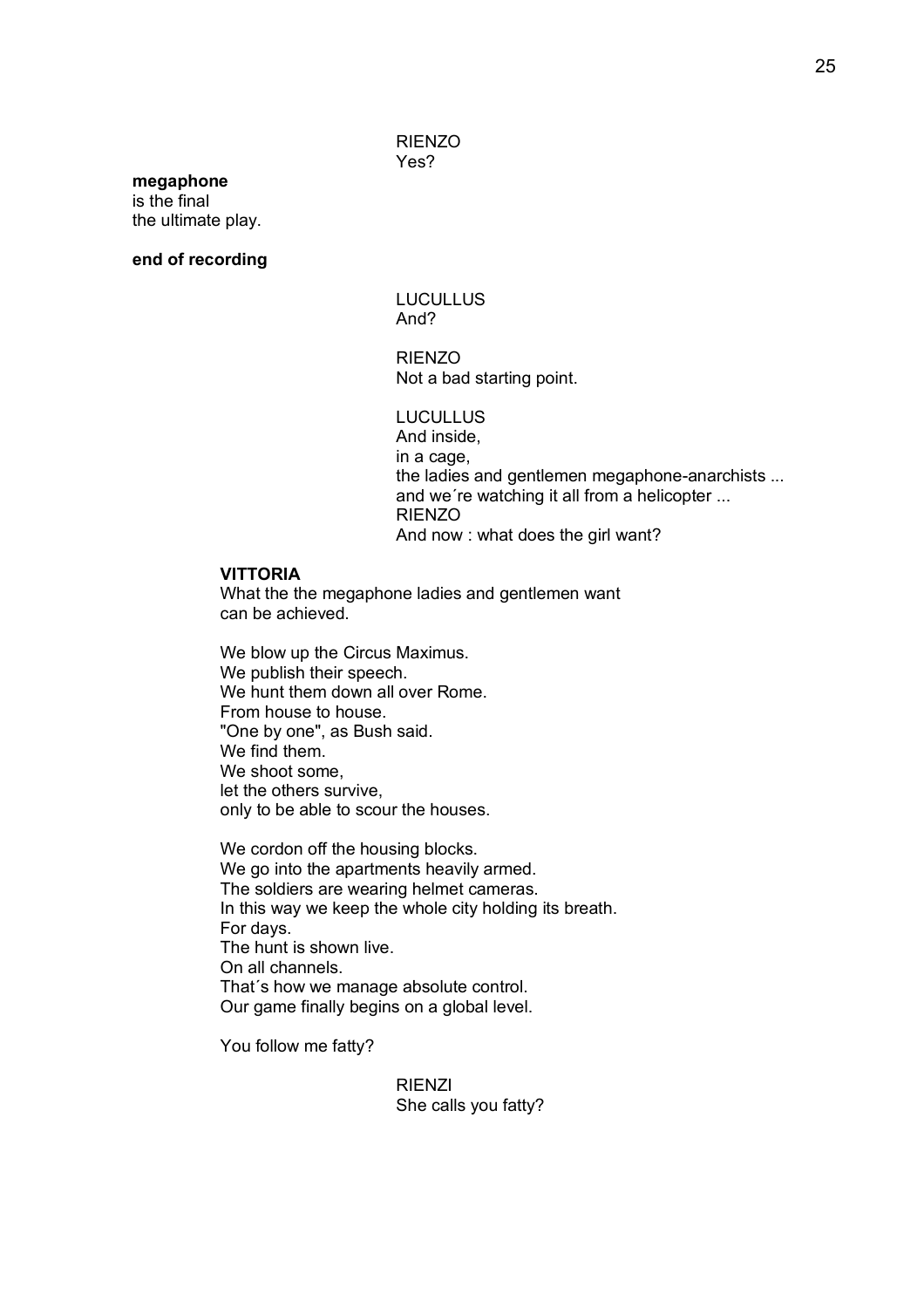**LUCULLUS** 

When she hugs me, she says all kinds of other things. Then she talks about war, which we can't begin to imagine. Helicopters, which set markets on fire with their bombs. She speaks of kinetic operations, surgical attacks with smart bombs. She speaks of heating up the stratosphere and a concentration of radiation, which can be pointed everywhere. She speaks of brainwashing. She speaks of mind-controlled slaves ...

> ALPHA & OMEGA As I dared to smile about the dead pig that the pregnant woman pressed out with her amniotic fluid, said an actor to a fellow player:

"Him over there..." pointing at me, "he just laughed. Show him the child." Then they laid the dead pig in my lap. And the actor ordered me: "Write that it´s a beautiful child write that!"

And then he tore my critic´s pad brutally out of my hand, ran to the playing area, held my beautiful spiral notepad like a trophy in the air, crying: "Let's look at what that guy wrote."

LUCULLUS And look, it said - nothing!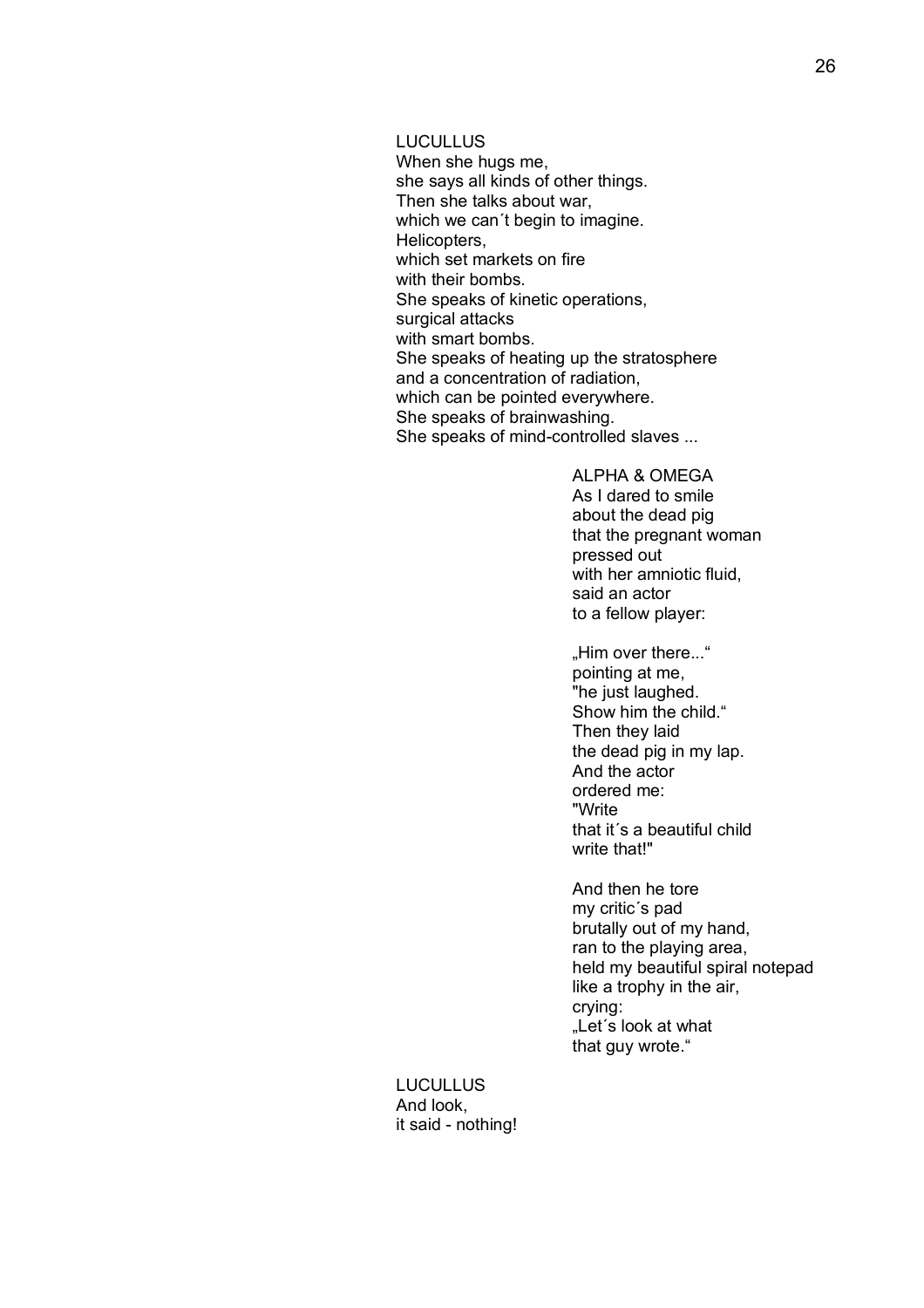RIENZO It said : "After the performance I´d like to give you a blow job!"

> ALPHA & OMEGA When I wanted to leave the room after this attack against my body and my freedom, which is nothing less than freedom of the press, the actor yelled to me : "Fuck off, asshole! Piss off!"

RIENZO Who directed that?

LUCULLUS The megaphone-anarchists ...

RIENZO You must invite them. I´d like to speak to them.

> ALPHA & OMEGA Thats new. We never had that before in the theatre.

LYNN : you've turned me into a monster before the whole world

> described me as crap as a horny rat as a greedy fucking cunt

## **megaphone**

We demand springs from a broken watch.

LYNN : described me as a sick mind and judged me

## **megaphone**

Night shapes. A trip without a return ticket.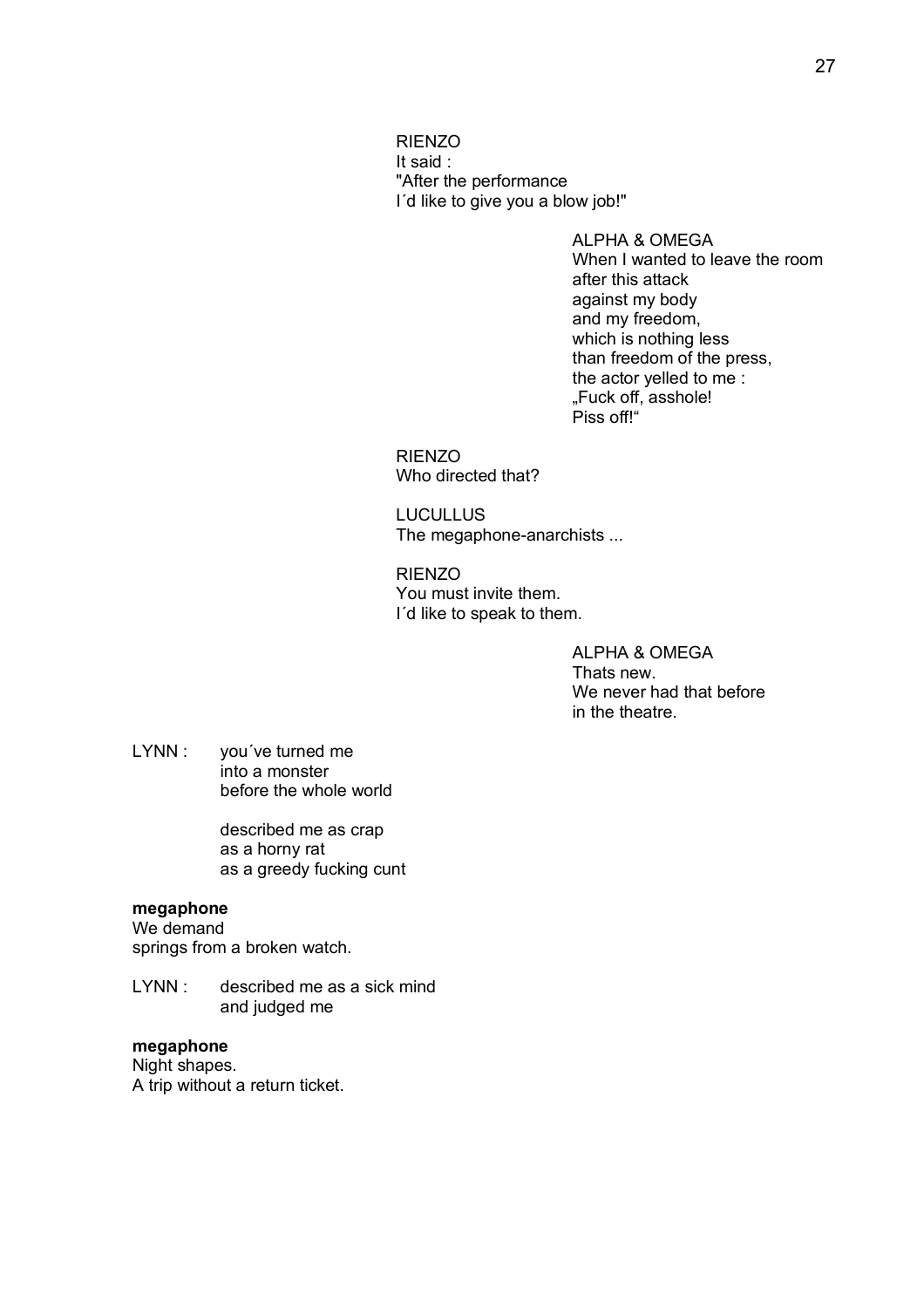### LYNN : I didn't commit any crime

I can prove I did everything according to the government code

## **8**

**LUCULLUS** And now seriously ... what play would you like to perform in our theatre?

### **VITTORIA**

In the theatre? What would anybody want to do in a theatre!?

Talking yes. Reciting texts. Dressed as the easter bunny. Or as a spaceman. Or – what the megaphone-anarchists prefer: Naked!

And with that stuttering, which gets on your nerves.

Talking. Talking. Talking.

LUCULLUS Good. And you? What can you suggest instead of endless texts??

#### **VITTORIA** Me?

**LUCULLUS** Yes, you, little dove ...

## **VITTORIA**

What can I suggest instead of endless texts? e.g. My tongue on your haemorrhoids.

> **LUCULLUS** Oh yeah ... Let's get serious!

### **VITTORIA**

You invent a toy.

**LUCULLUS** Toy?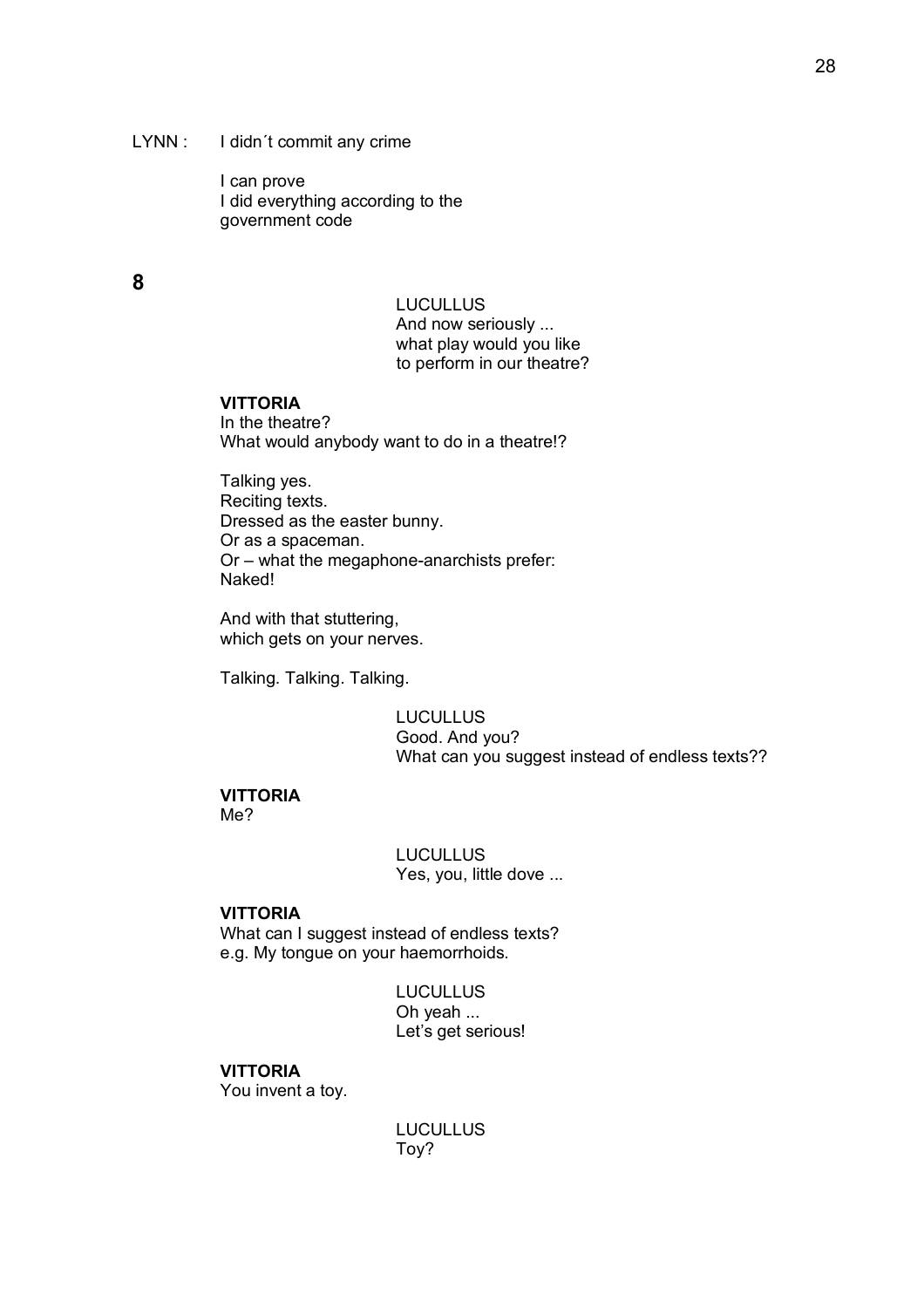### **VITTORIA**

Yeah, mobile phone, internet, facebook. And you let them play. Two three five ten years. And you tell them there you can also find ... child pornography.

> LUCULLUS I should tell them that?

## **VITTORIA**

You tell them it's evil, but the huge net is the place of freedom, and so you can find everything there even... evil.

> **LUCULLUS** And who will produce this?

#### **VITTORIA**

You ... produce it!!

### **LUCULLUS** Me?

#### **VITTORIA**

You ... produce everything. It's your toy. And you get them used to no longer wanting anything else. And you start an agency which displays everything, all the data, so that you see, what everyone does and thinks and says and writes ... And this on a worldwide basis.

#### **LUCULLUS** Beautiful ...

## **VITTORIA**

But that's not the main business.

**LUCULLUS** Tell me what the main business is?

> ALPHA & OMEGA You could say now an actor ran amok here. And he stepped unprofessionally and as it were privately out of his role.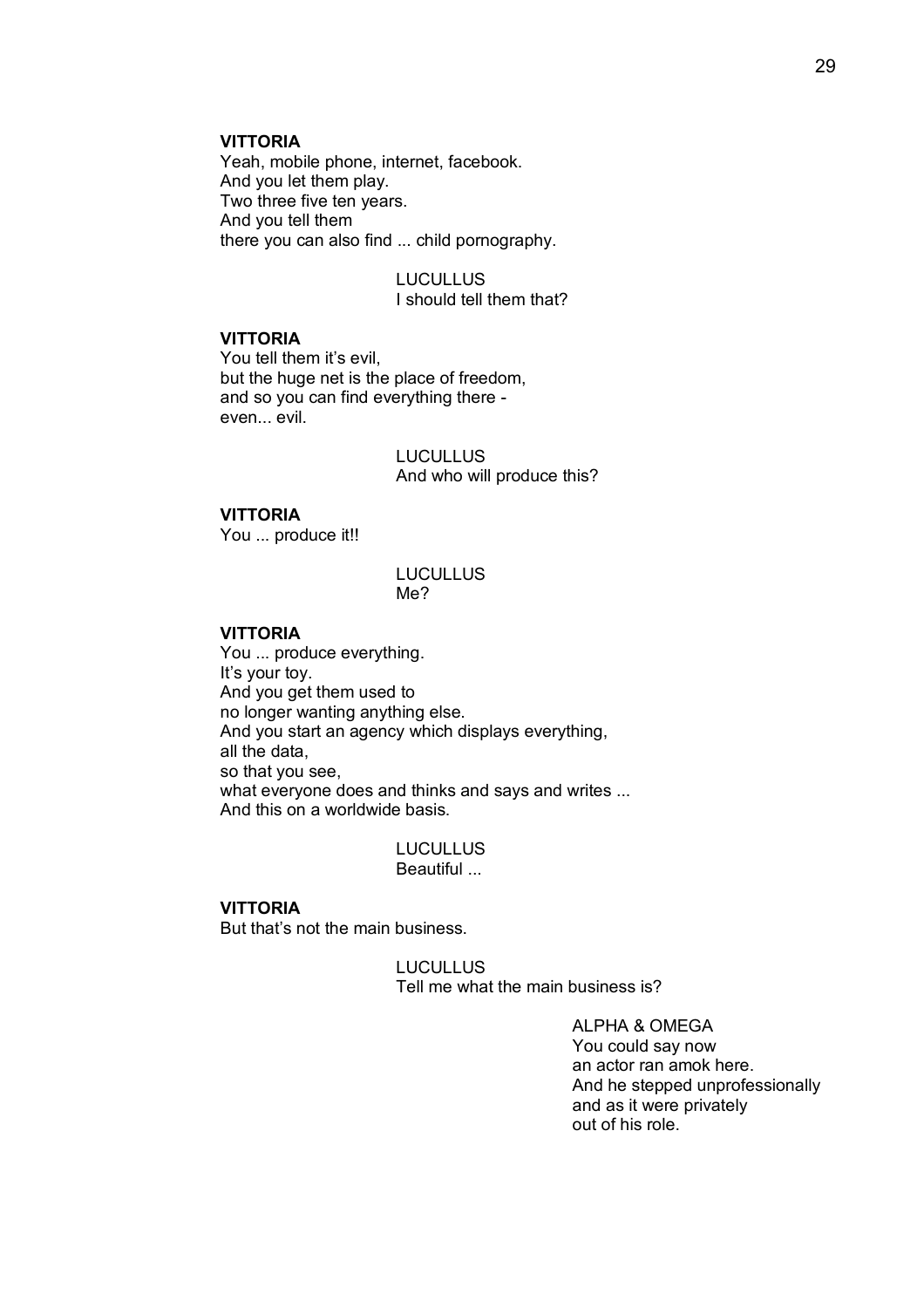ALPHA & OMEGA The problem of contemporary theatre however is, that actors don´t play roles but rather feelings.

And because all disgust, all provocations everything ordinary, all bodily fluids, all bad taste and dreariness, all transgressions in this theatre of feelings is already in total decline and the audience doesn´t expect less than that so the actor who falls out of his role against a critic has a kind of structural logic : that remains as a possible provocation.

#### **VITTORIA**

Firms throughout the world will ... work with your toy. And you can read about what they do. What they establish. How they market it. How they decide on a price. Where they find raw material.

### **LUCULLUS** What else?

#### **VITTORIA**

A few tv stations, where you can make speeches. Where the huge firms can air their publicity. Which they pay for.

Some pay for your agreement to let them advertise. And others pay to watching the advertisements.

> **LUCULLUS** And now please tell me what you're talking about!!

#### **megaphone**

We demand masses for the dead.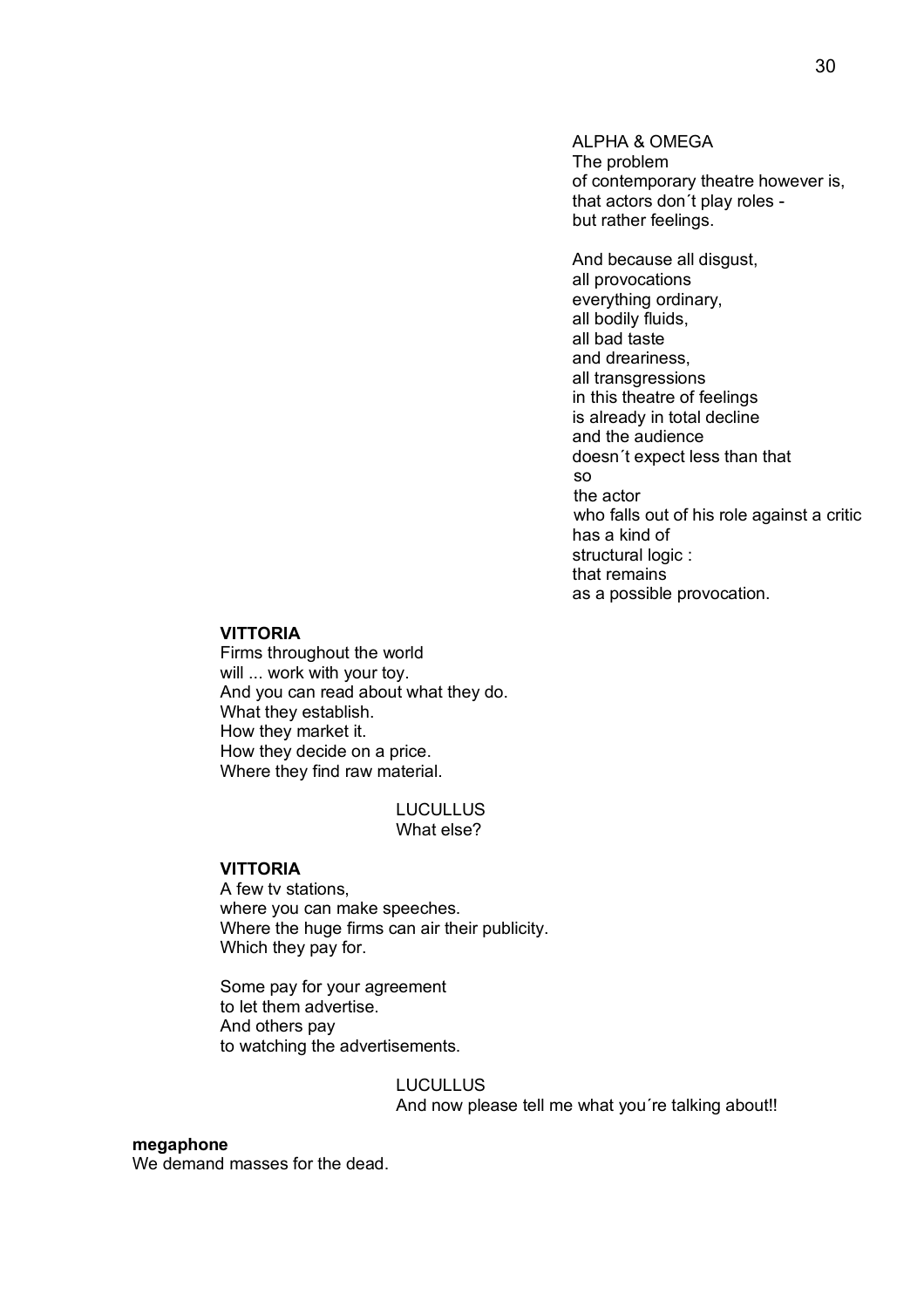#### LUCULLUS What is all this??

**megaphone** We demand masses for the dead.

**STASSIO**  Yeah, what will we do if they really give us the circus?

**megaphone** We demand a new start. **megaphone** We demand a new start.

#### **VITTORIA**

So - from the beginning! We need to build up a worldwide network of tv stations.

### **megaphone**

We demand a new start.

### **VITTORIA**

You have enough money to buy the journalists. You make them submissive. Some with money. Others by inviting them to parties, at which boys and girls get fucked and killed. And others whom you show how serious you are. You shoot their firstborn, nail him to a cross, and drop him out of a plane into the sea. You show photos smuggled out of one of your prisons, which show how you tortured them horribly. You produce documents which clearly show what you will do on this worldwide war footing. On every street you let off car bombs. You speak about anarchists, terrorists. A swelling chorus. And then they´ll eat out of your hand. And you can do whatever you want.

> LUCULLUS Beautiful! Beautiful!

#### **VITTORIA**

That´s what I want to do. Not one of these ridiculous shows in the Circus Maximus.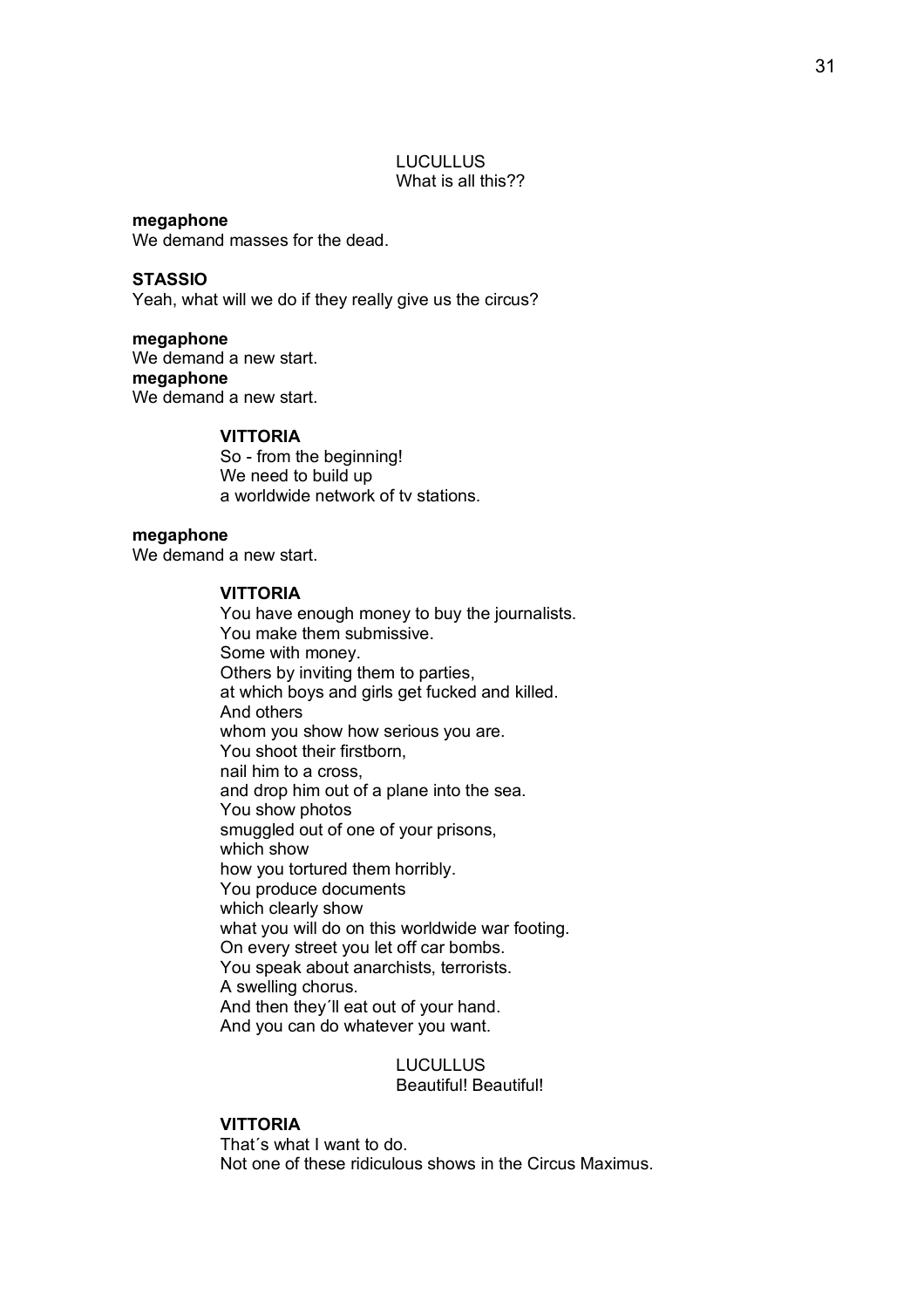## **9**

### **STASSIO**

Yes, they want me to direct there. Why? So they can blow up the clapped out Circus Maximus.

And then they´ll say, it was us!! Armed with carpet knives we stormed the central command, brought the leaders over to our side and blew away the Circus Maximus.

And then they can do whatever they want.

Because they have a deadly enemy. That´s the writing on the wall. And they have to hunt smoke out this deadly enemy.

In the whole world he'll be pulled out of the hat.

We´ve talked about it a hundred times. There´s no way out. We can´t hide in the provinces. We can only get our wings burned and fall.

Or we cut out our tongue and cringe with stuttering & stammering, and hide behind lovely art projects.

## **10**

#### **LUCULLUS**

These are street hounds, who don´t take anything seriously! Who only want to take over our office!

RIENZO Absolutely right. There´s no confrontation with nothing.

Get rid of him finally!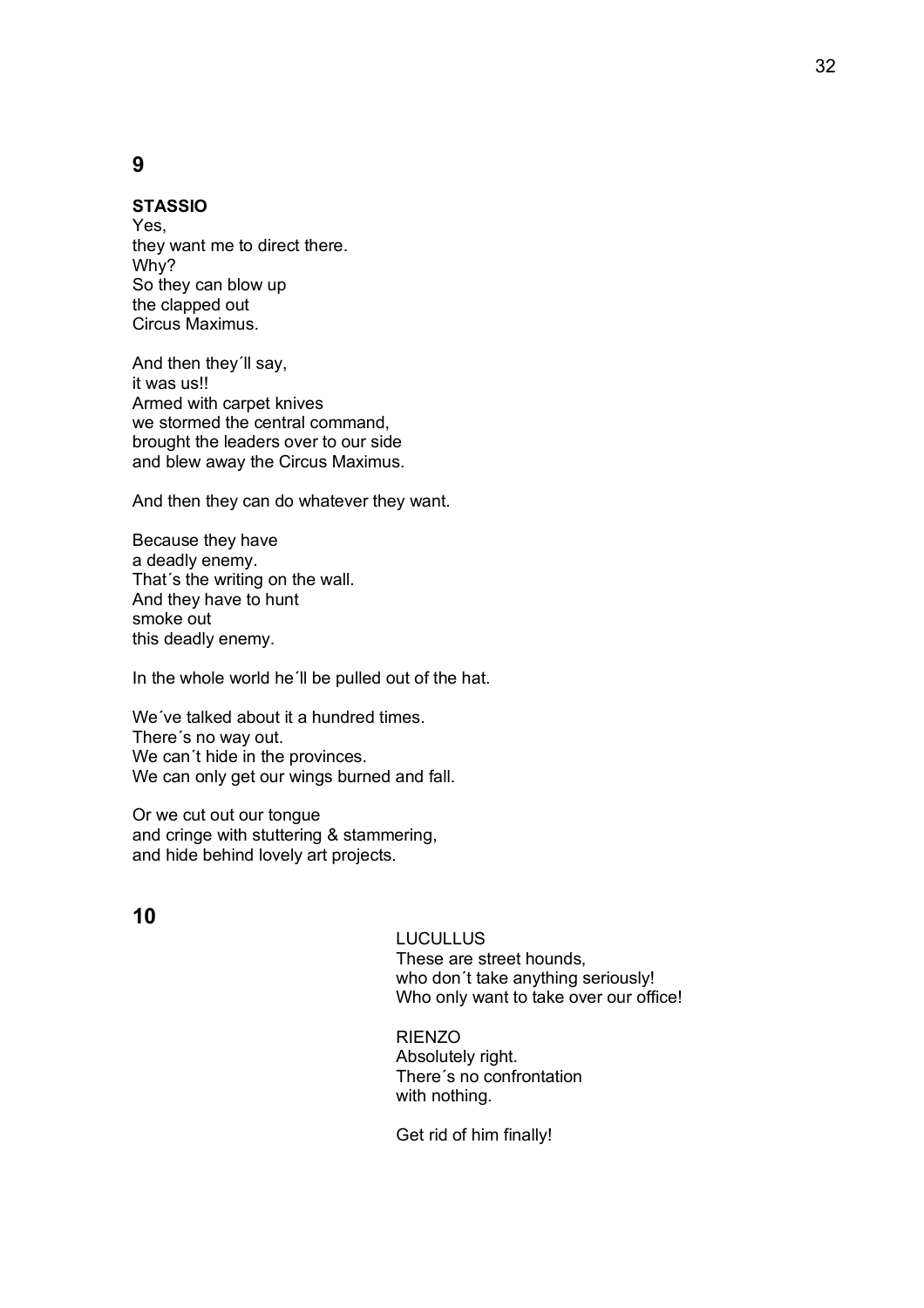LUCULLUS Yes, cut his throat at last!

RIENZO I'm not giving him the circus!!

#### **STASSIO**

The play against the upcoming Emperor is ridiculous.

### RIENZO

I´ll let you struggle on the cross! Set you on fire! You´re a terrorist, a leper. You´ll stand like a burning torch on some street corner where nobody will see you croak!!

### **STASSIO**

This ruler exists for a long time and he´s mostly invisible.

> RIENZO When once my newspapers attack you you´ll never have a moment´s peace again!

My soldiers will play football with your death´s-head!

### **STASSIO**

He´s not only one. He´s many.

> RIENZO I want to see your brain trampled into the ground by boots.

### **STASSIO**

Many sit at this grand table in this centre.

> RIENZO You´ll be buried ten storeys under the earth.

## **STASSIO**

There´s no one place to attack any longer.

RIENZO I want to see your brain trampled into the ground by boots!

## **STASSIO**

It´s a worldwide active military structure. In the middle a mint, to which everything is sacrificed. It determines who lives and who doesn´t.

> RIENZO I want to watch you crawling in the dust and eating grass.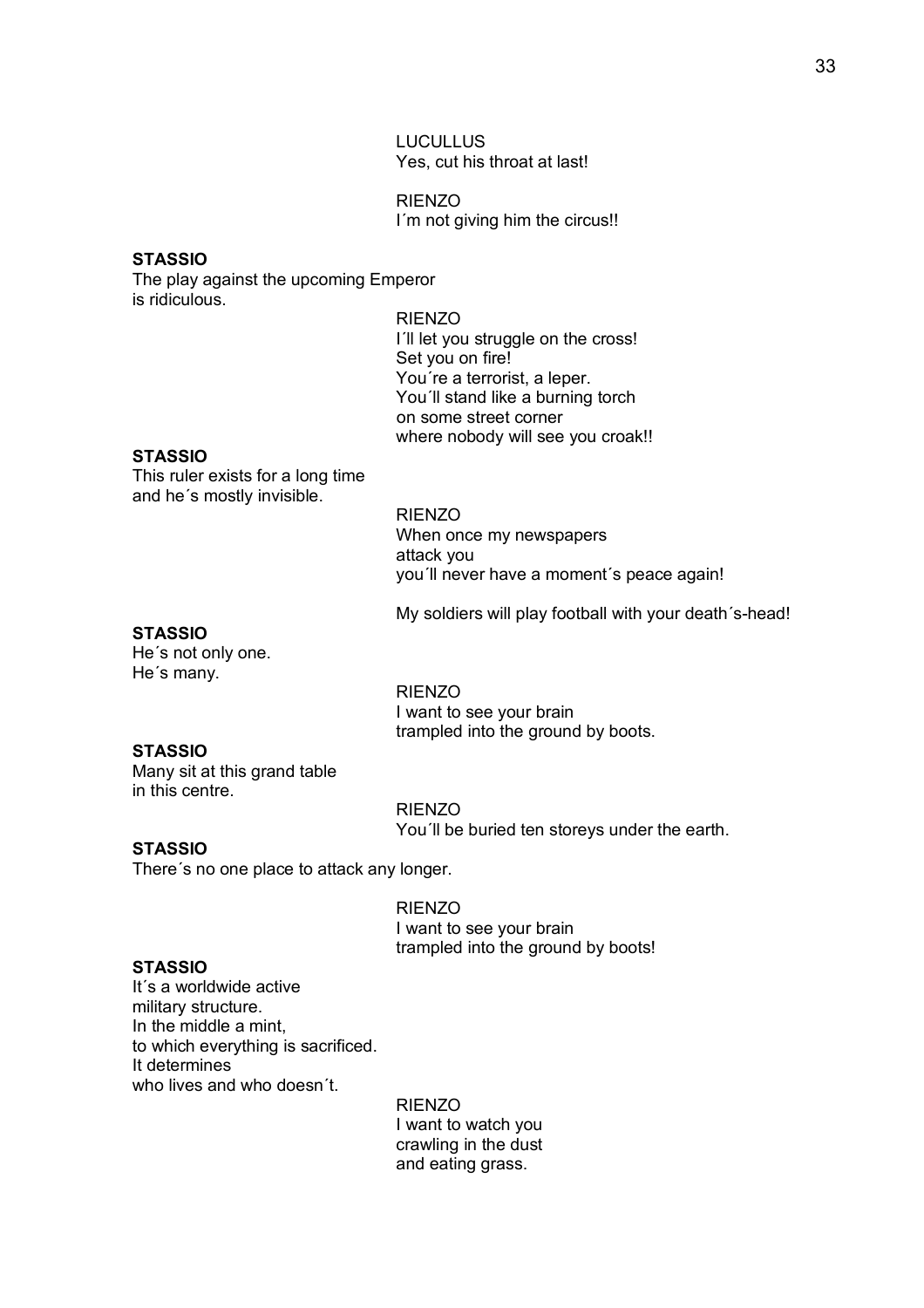### **STASSIO**

It operates with weapons juggled before us as natural catastrophes. Bombs don´t detonate. They come as floods, as fire, as volcanic eruption, as earthquakes.

#### **megaphone**

I want to live without this permanent strain of war, which is undeclared and not really broken out. And which is not yet understood as such by most people. But which is nonetheless active. And more brutal than any war before it. And our eyes tightly closed. Because we´re not confronted by it. It won´t be directed against us. It will be directed with us and for us. Against the south. Against people in poverty-stricken ghettoes.

**11**

LUCULLUS What do they want to do, if not Julius Caesar?

RIENZO

I´ll tell you what they want: THE NEW TESTAMENT !!

**LUCULLUS** The new testament?

RIENZO Haven´t you read it?

LUCULLUS Never heard of it.

RIENZO It's circulating now underground in Rome.

**LUCULLUS** And what is this "New Testament??"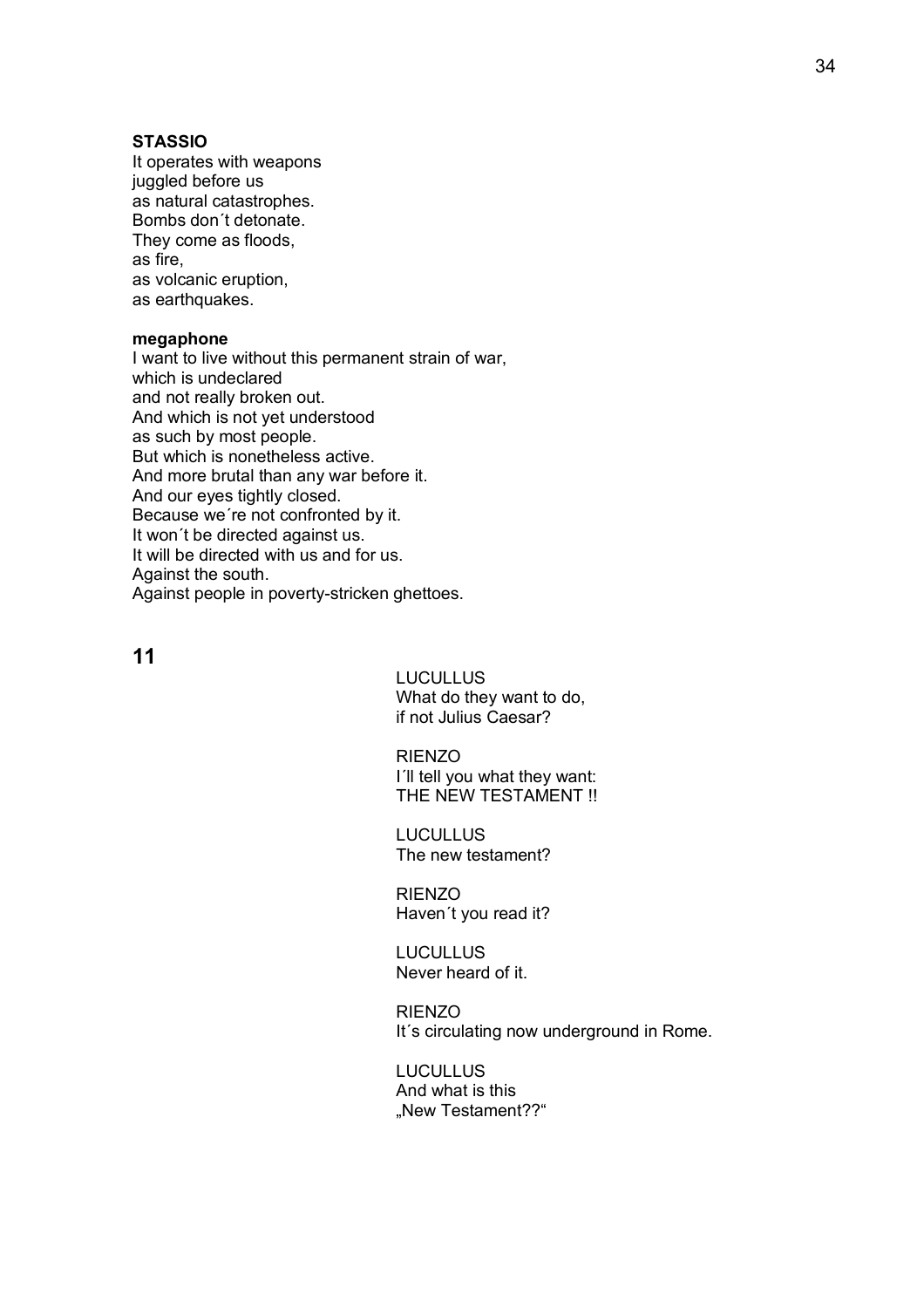RIENZO

The story of a little jew carpenter´s son who one day decides he´s had enough of the provinces! "I have to get out of this nest, I´ve been waiting in for thirty years, that ... "

LUCULLUS Yeah? What´s he been waiting in the little nest for?

RIENZO He himself doesn´t know.

LUCULLUS Go on!

#### RIENZO

And he decides, to go into the desert. Let the sun burn his brains out. Anything´s better than this life here!

**LUCULLUS** Aha.

RIENZO And on day 40 of his lovely ordeal, he suddenly has a vision. He thinks he is the SON OF GOD.

**LUCULLUS** Nothing less ...

RIENZO When you sit for 40 days in the blazing sun, then you crack up ...

**LUCULLUS** And that´s what these guys want to do in the circus? Ridiculous. Nobody wants to watch the story of such a little jew.

RIENZO It's not the little jew that interests them. He´s only a metaphor for the way they see themselves.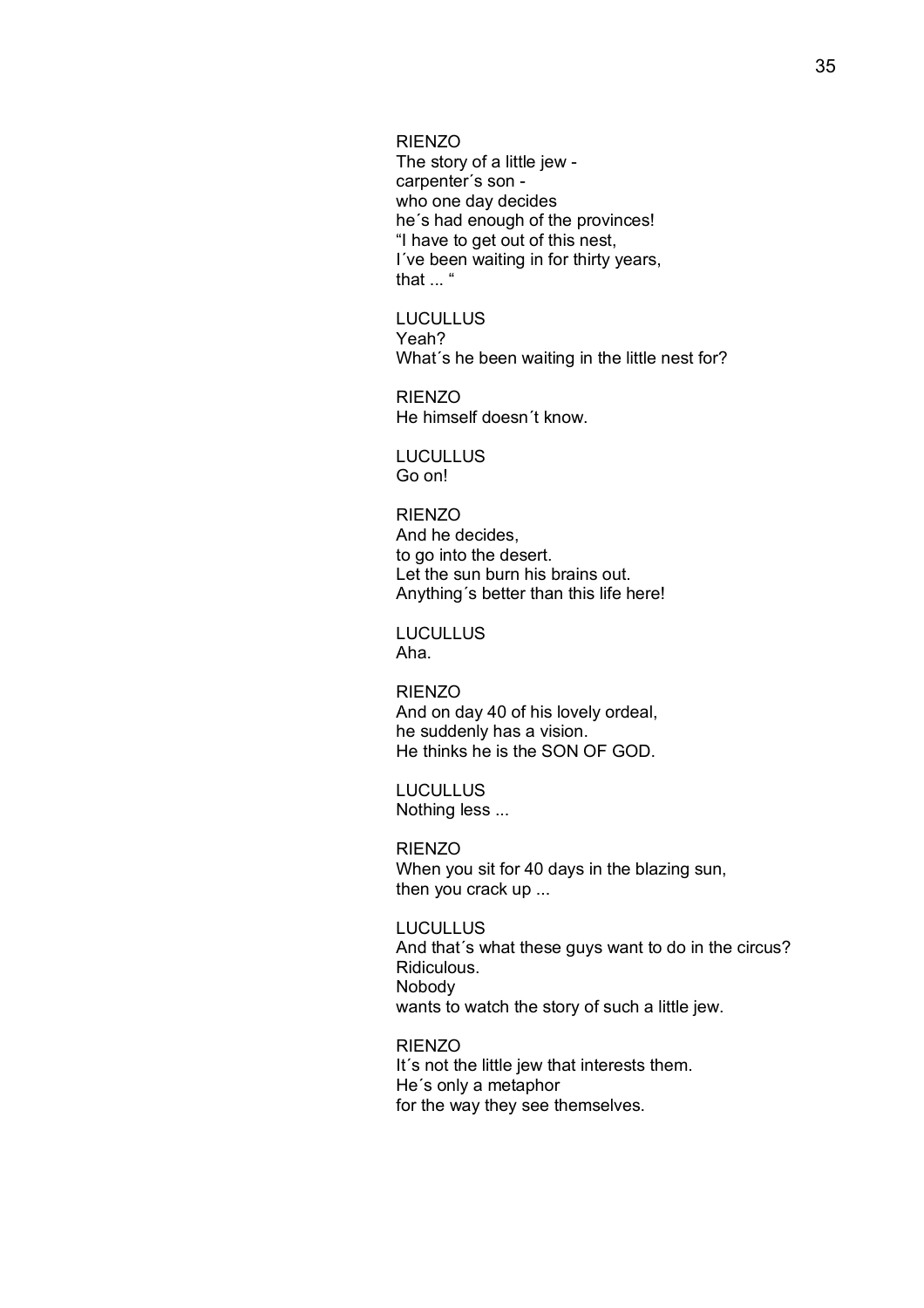RIENZO They see themselves sitting in the little village called ROME, our empire, and they feel powerless ... like a whale beached on the coast of Rimini. and they say to themselves: we´d rather be in the Desert Of The Desperate Screams while the sun fries our brains, than stay in father´s little carpenter workshop, collecting the sawdust.

They want to be famous. To hang on a cross.

**LUCULLUS** Then let´s give them this pleasure!

# **12**

### **megaphone / naked**

My head gets very hot, when I think of this goddamn life.

### **megaphone**

And at the same time nothing interests me except this war.

### **megaphone / naked**

Something outrages me. Something in me screams. And a thought is growing bigger in my head, which is extremely embarrassing :

Get yourself a machine gun at last and when someone irritates you pull it out and shoot yourself free.

Yeah, ridiculous. Completely ridiculous. I even say it to myself. But I´m losing patience. I no longer desire this internal mill, being ground down, and crushed.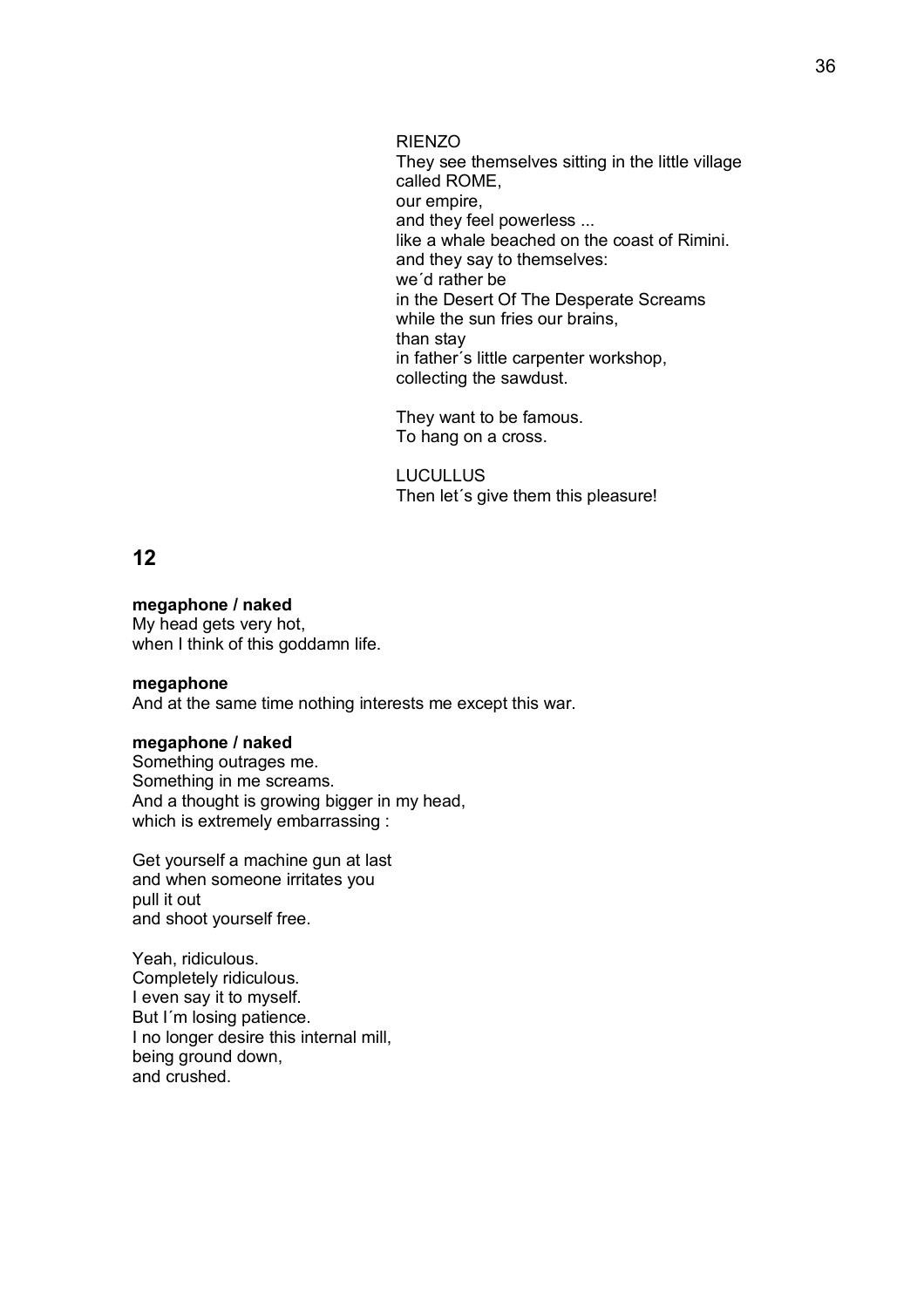#### **megaphone**

And at the same time nothing interests me except this war.

### **megaphone /**

I want to get out at last! I want to be able to breathe!

## **13**

RIENZO No no ... this time the megaphone has to stay outside!

### **STASSIO**

I spit in your face, Herr Direktor!!

You´ve driven your entertainment-caterpillar into the wall and now you want us to pull the shit out of the shit.

Yesterday you still called us ghost drivers "on the ten-lane entertainment one way highway". And today you invite me ...

Ok, go on, Herr Direktor!

ALPHA & OMEGA And here´s the director! Barefoot in slippers. His silver tie dangling. His sweating hair in revolt.

RIENZO If I now say to you: Good! Do it! You've got *carte blanche* for the Circus Maximus! Go ahead! Show me what´s in your pants!

You´ve set up your megaphone cannons directly under my bedroom window. Under my balcony.

And in the first night I found it funny.

A little anarchist troupe with their monkey costumes guerrilla-action yeah? come to me at my open window and serenade me.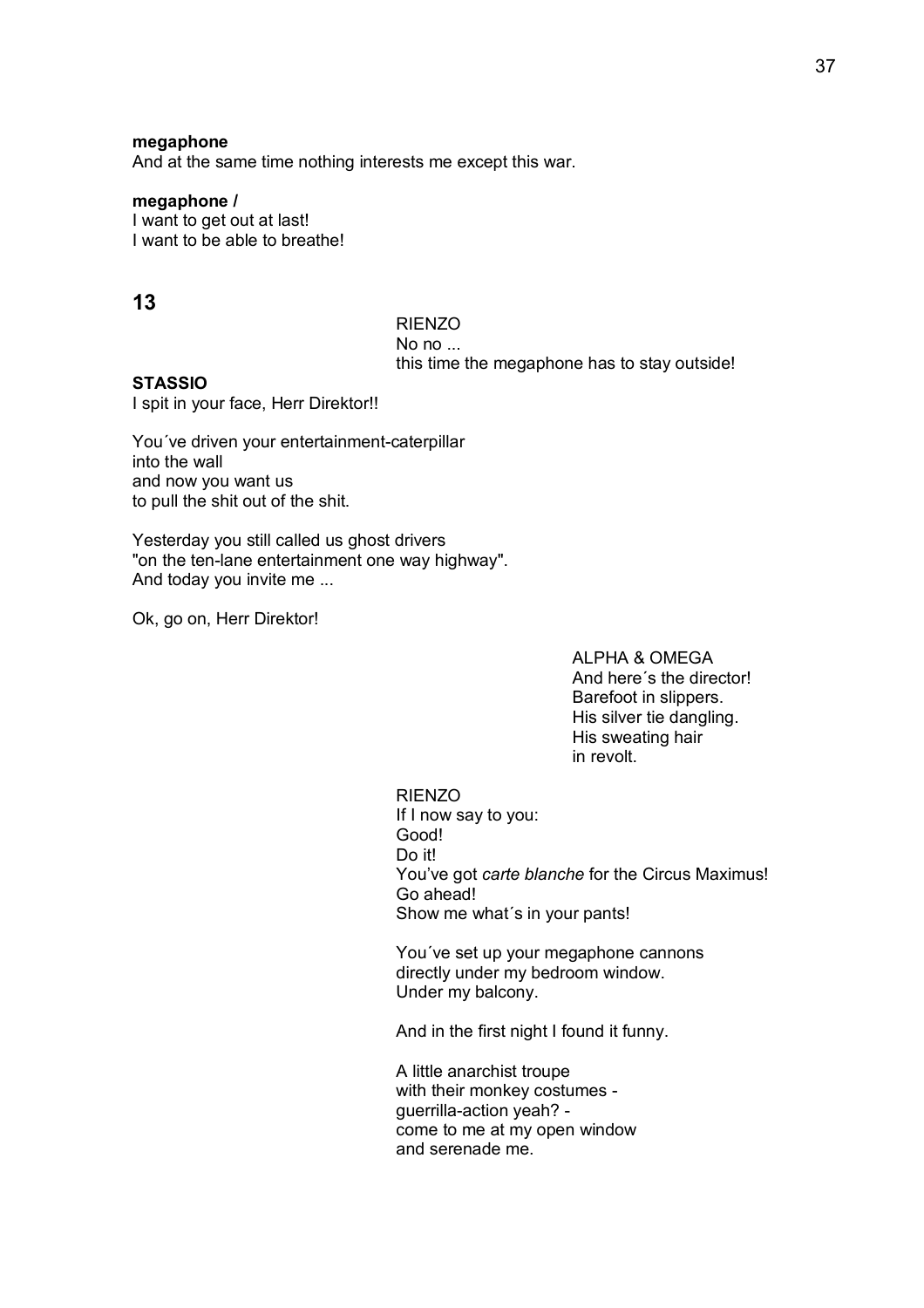|                      | <b>RIENZO</b><br>Sing my inadequacies.<br>Disturb me while fucking.                                                                                                                                                                                                          |
|----------------------|------------------------------------------------------------------------------------------------------------------------------------------------------------------------------------------------------------------------------------------------------------------------------|
| demonstration noises | Ok. No problem.                                                                                                                                                                                                                                                              |
|                      | The little beta-slave distorts his face,<br>when I pull my prick out of his ass                                                                                                                                                                                              |
|                      | "Where are you going, Herr Direktor?"<br>"Onto the balcony, sweetie.<br>To watch the clowns!"                                                                                                                                                                                |
|                      | We all know,<br>that when you appear on the balcony,<br>they start yowling and throwing rotten eggs<br>and you offer yourself as target<br>and then it's over.                                                                                                               |
|                      | But the eggs<br>weren't really rotten!<br>You know, if those were hand grenades,<br>it would have a certain effect<br>but this naturalistic variation -<br>ridiculous!<br>Better to shut up!<br>Better stay home!<br>Don't stay under the balcony<br>and pull in your prick! |
|                      | Better no action at all<br>than this impotent swaggering!<br>This acting as if!<br>An attack – but not<br>because you want to be invited the next day<br>by the Herr Direktor!<br>Because you want his job!                                                                  |

But not even by death! No, only by character assassination!!

And what is that? The epitome of impotence!

No. I won't give you *carte blanche* for the Circus Maximus. And I'll tell you why!! You would inundate the circus. Overload it. You´d empty out your quotations and mythological garbage can onto the stage!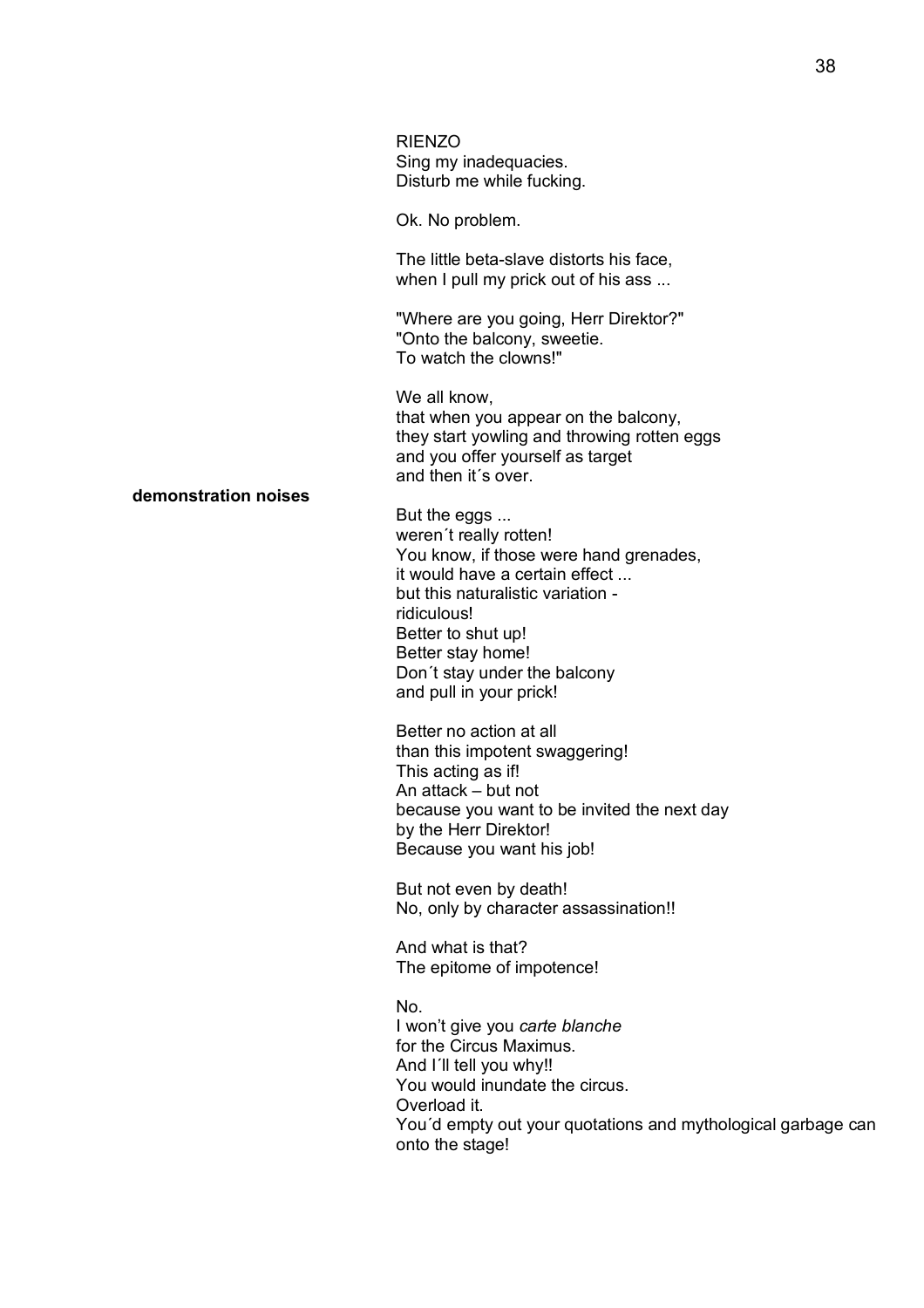RIENZO And then I´d have the critics around my neck, saying: "Stinking farce!"

> ALPHA & OMEGA Stinking farce!!

## **14**

### **megaphone**

There is no more social system in sight. Only propaganda and hustling. Only death wish and : smash all that shit!! Who wants to go out into that wage earning, every day at 5 in the morning, and then hop hop work for mercedes or opel or another firm? You think I´m stupid?

No human being dreams about having to keep going to work!! Everyone dreams about living without this punishment. Without that machine gun covering the man with the whip from behind. Without the drones in the sky, taking pictures round the clock.

## **STASSIO**

I hear you saying :

We can´t oppose the drones any more except with lethargy liturgy obesity.

That´s a lot of shit!!

I hear you saying :

These drones which can explain list record our every step in their visors with high-resolution cameras, measure break through, while unnoticed and unmanned which sit in state over our heads. and present & represent the all-seeing eye for us animals holed up in our beds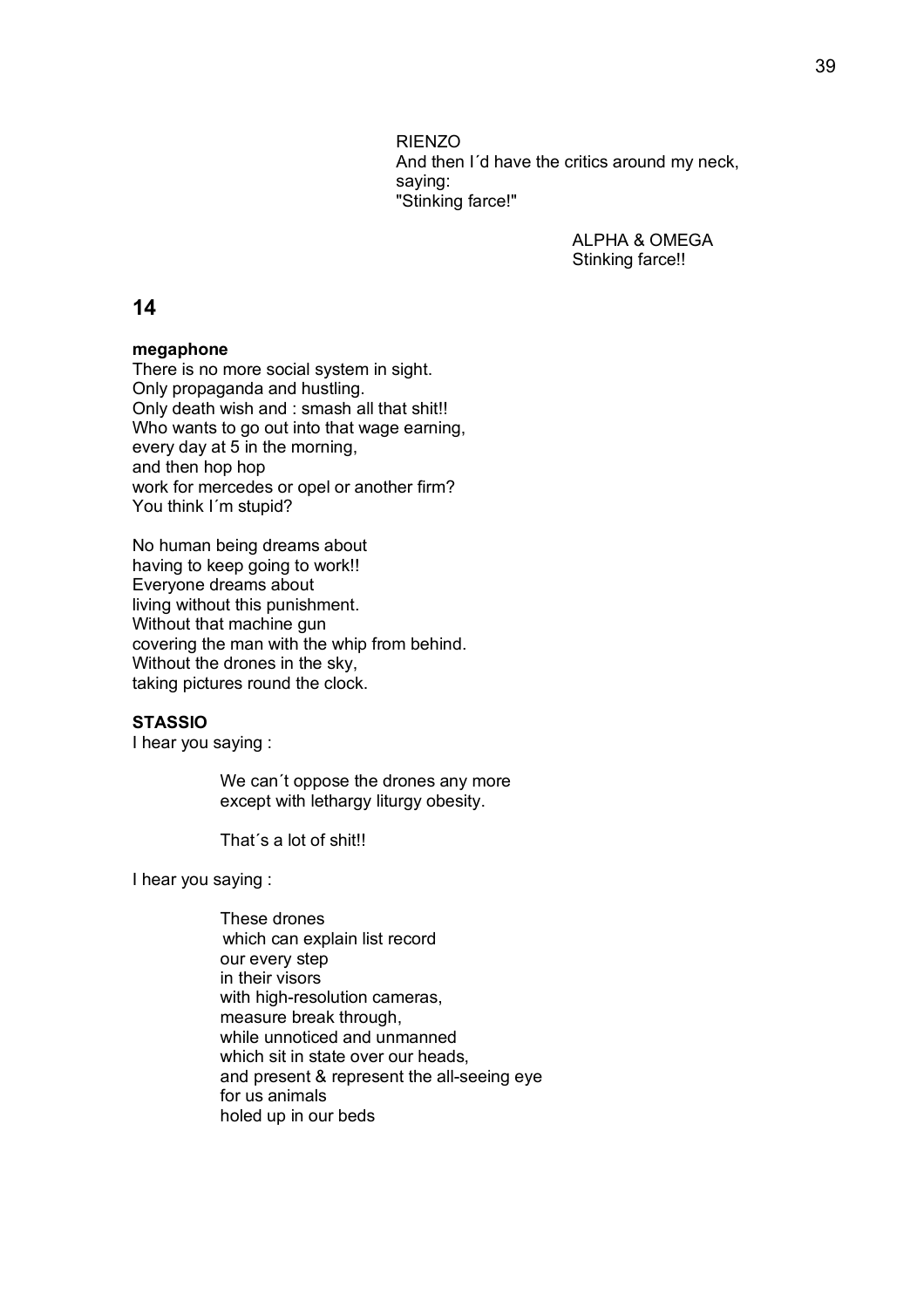### **STASSIO**

these drones we can´t oppose any more except with lethargy liturgy obesity.

That´s a lot of shit!!

I hear you saying :

We hope to get out of the line of fire if we stay silent and agree, holding our breaths. That we survive, if we lay on our backs feigning death. That we won´t be chipped, if we willingly register in the free... market...zones, if we give ourselves up as work slaves, as lambs to the slaughter. That we won´t be poisoned or destroyed.

But that´s an illusion.

It can´t be about theatre any longer !!

### **UNCONTROLLED DEMOLITION OF ENTERTAINMENT PARADISE**

**15**

LUCULLUS Maître, bring me the lightly salted roe of wild trout, in a crust of dried pig´s blood ...

RIENZO And for me freshly-caught tuna with raspberries.

> ALPHA & OMEGA And can I order something for myself?

RIENZO A packet of chips. Go on!

> ALPHA & OMEGA Yes! They´re all completely meschugge in their crazy fondling-, rolling-, skippingand leaping-orgies.